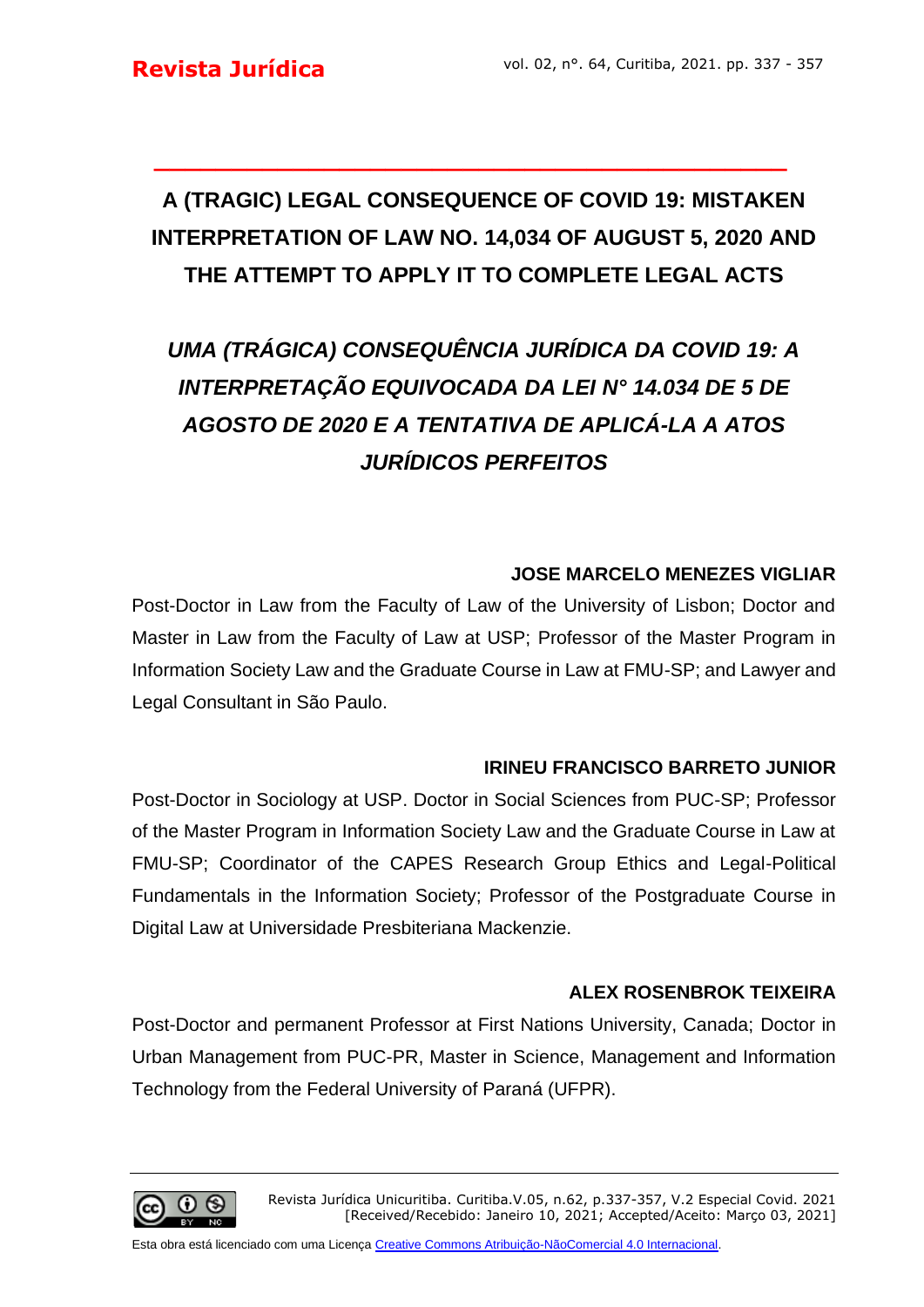#### **FLORISVAL DE SOUZA DEL'OLMO**

Post-doctor in Law at UFSC (2008); Doctor in Law from UFRGS (2004); Master in Law from UFSC (1999); Specialist in Law from the Higher Education Institute of Santo Ângelo (1996) and Graduated in Law from the Faculty of Law of Santo Ângelo (1987). Honorary member of the National Council for Research and Graduate Studies in Law (CONPEDI).

**\_\_\_\_\_\_\_\_\_\_\_\_\_\_\_\_\_\_\_\_\_\_\_\_\_\_\_\_\_\_\_\_\_\_\_\_\_\_\_\_\_**

#### **ABSTRACT**

**Objectives:** To analyse e Law No. 14,034/2020, which provides for emergency measures for Brazilian civil aviation due to the Covid-19 pandemic, and which was misinterpreted and affected complete legal acts, requiring judicial intervention to make it absolutely clear that the legislative innovation cannot reach such acts.

**Methodology:** The methodology of the paper adopts a legal-dogmatic approach that contemplates the law with epistemological self-sufficiency and works with elements that are internal to the legal system. This approach examines the notions of efficiency and efficacy of legal norms and requires extrapolation of the analysis of the normative discourse beyond the limits of the legal system.

**Results:** To reiterate that the Federal Constitution of 1988 expressly recognized, in Article 5, paragraph XXXVI, legal certainty as one of the guarantees of the citizen. That provision refers to the acquired right, the complete legal act and the res judicata, as clauses that restrict the legislative activity that may introduce changes to the infraconstitutional legal system.

**Contributions**: The paper validates the guarantee of the complete legal act, considering that the purchase of airline tickets is made, almost entirely, by the digital means available. It demonstrates that the intention of the suppliers of these services, who tried to fulfil the cancellations that had been concluded even before Provisional Measure 925, causes unacceptable legal uncertainty for consumers.

**Keywords:** Information Society. Covid-19. Law 14.038/2020. Non-retroactivity of the Law. Complete Legal Act.

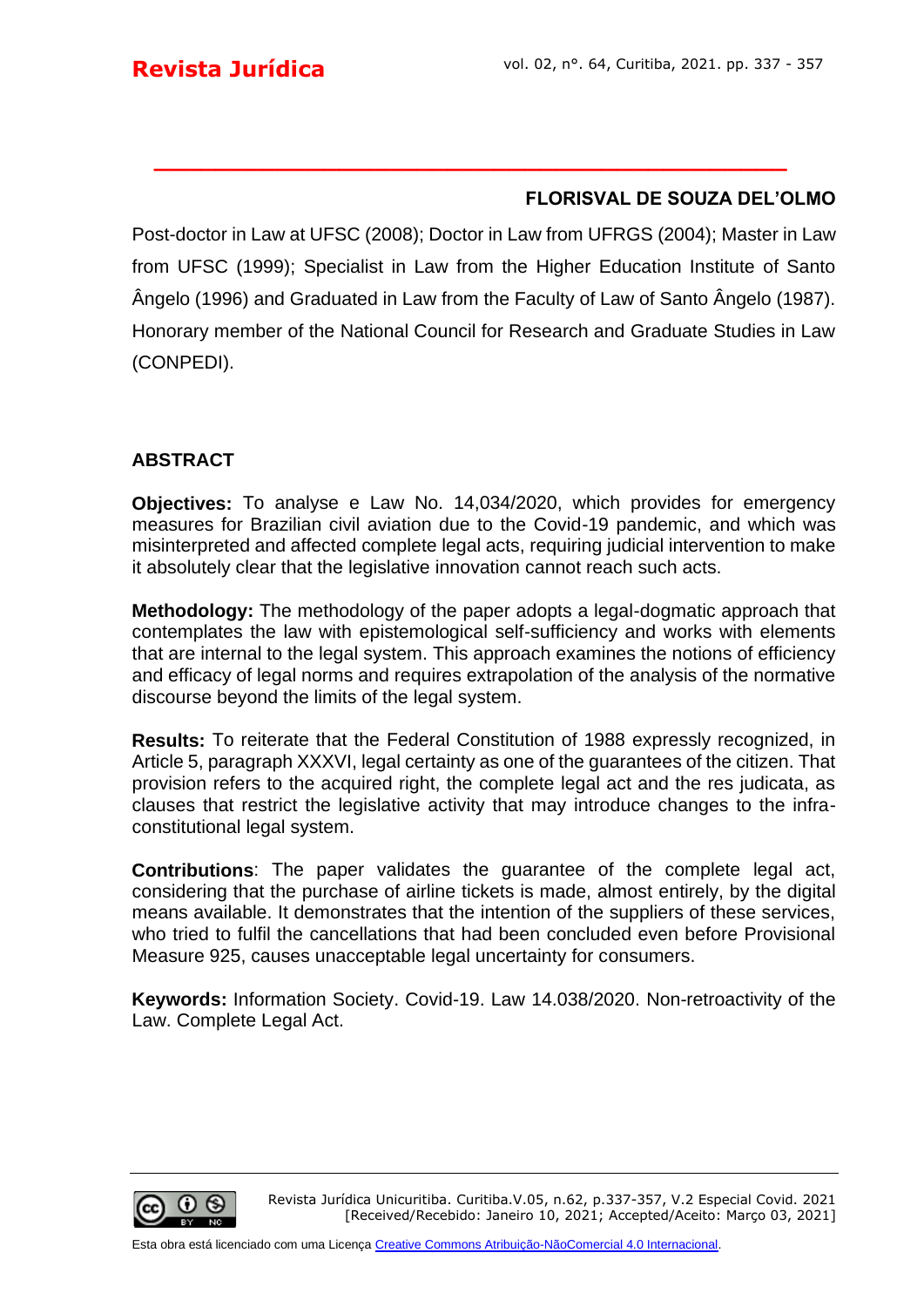#### *RESUMO*

*Objetivos: Analisar a Lei nº 14.034/2020, que dispõe sobre medidas emergenciais para a aviação civil brasileira em razão da pandemia da Covid-19, que foi interpretada equivocadamente e atingiu atos jurídicos perfeitos, determinando a intervenção judicial para deixar absolutamente claro que a inovação legislativa não pode alcançálos.*

**\_\_\_\_\_\_\_\_\_\_\_\_\_\_\_\_\_\_\_\_\_\_\_\_\_\_\_\_\_\_\_\_\_\_\_\_\_\_\_\_\_**

*Metodologia: A metodologia do artigo adota a linha jurídico-dogmática que considera o direito com autossuficiência epistemológica e trabalha com os elementos internos ao ordenamento jurídico. Essa abordagem examina as noções de eficiência e eficácia das normas jurídicas e exige a extrapolação da análise do discurso normativo para além dos limites do ordenamento.*

*Resultados: Reiterar que a Constituição Federal de 1988 reconheceu expressamente, em seu art. 5º, inciso XXXVI, a segurança jurídica como uma das garantias do cidadão. O referido dispositivo faz menção ao direito adquirido, ao ato jurídico perfeito e à coisa julgada, como cláusulas que restringem a atividade legislativa que venha a inovar o ordenamento jurídico infraconstitucional.*

*Contribuições: O artigo ratifica a garantia do ato jurídico perfeito, considerando que a aquisição de bilhetes aéreos se faz, quase que integralmente, pelos meios digitais disponíveis. Demonstra que a pretensão dos fornecedores desses serviços, que tentaram alcançar os cancelamentos já concluídos antes mesmo da Medida Provisória 925, provoca inaceitável insegurança jurídica aos consumidores.*

*Palavras-Chave: Sociedade da Informação; Covid 19; Lei 14.038/2020; Irretroatividade de Lei; Ato Jurídico Perfeito.*

#### **1 INTRODUCTION**

Law No. 14,034/2020 provides for emergency measures for Brazilian civil aviation due to the Covid-19 pandemic. It is not difficult to imagine that this business sector has indeed suffered considerable financial impacts with the closure of borders and the various models of *lockdown* that have been in place in the Brazilian federated entities. These measures brought about numerous flight cancellations, with the consequent legal obligation to reimburse consumers for the contracted services that, ultimately, were not provided.

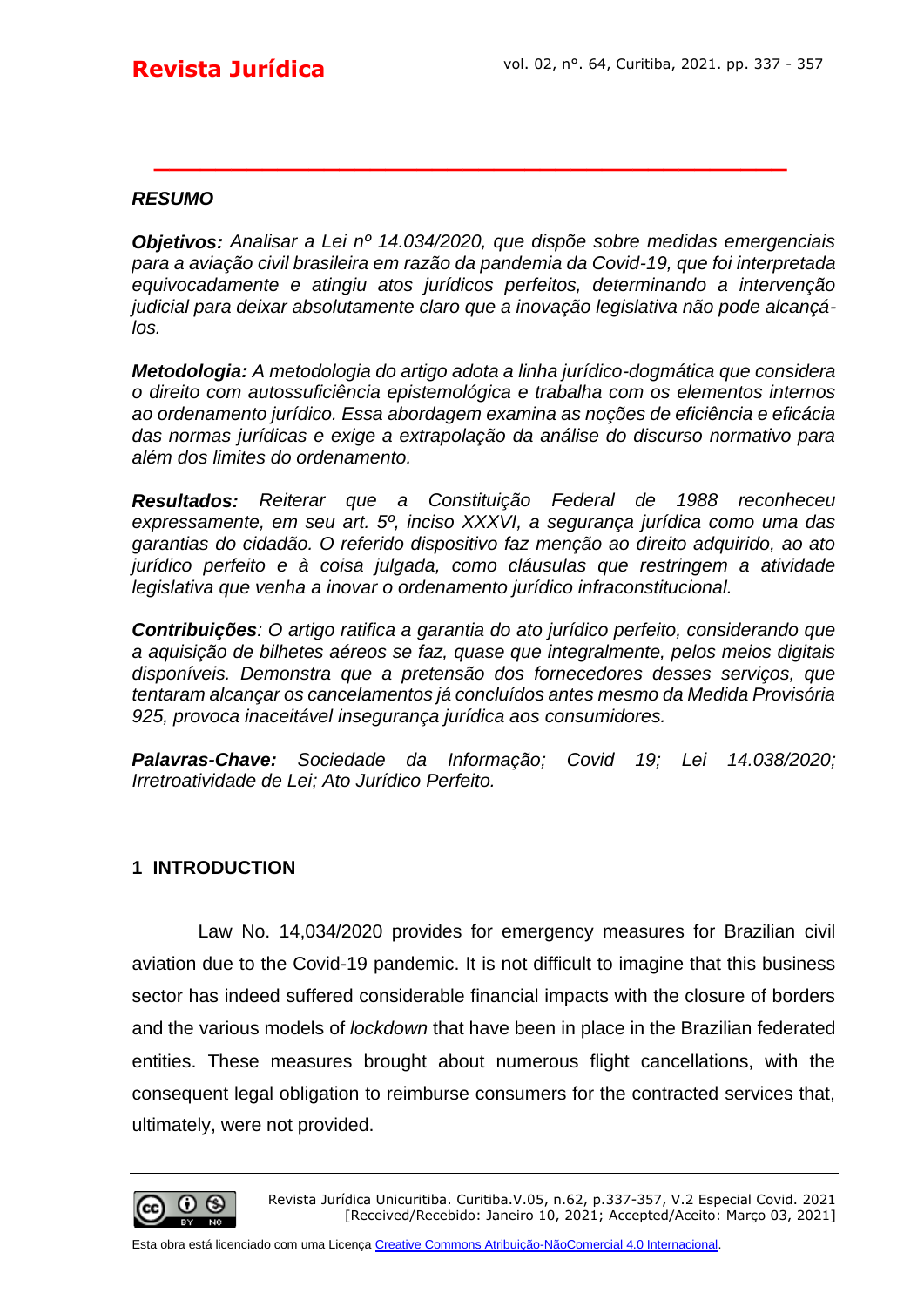## **Revista Jurídica**

Before we proceed, we would like to note that impacts of greater significance, such as those reported by Vigliar and Waldman (2020, p. 297), did not, unfortunately, warrant the same attention. Effectively, Covid-19 caused more significant impacts on society, since, as pointed out by the aforementioned authors, based on the legal categories recognized by the Brazilian Inclusion Law (Law No. 13,146, of July 6, 2015), the pandemic created, due to governments' negligence, a barrier (barriers, for that law, constitute discriminatory attitudes) that separated students with access to technologies that facilitate remote, synchronous and/or recorded teaching, from those who, with a lack of basic digital structure, such as access to wi-fi, were left on the margins of digital distance education and who now continue, in 2021, with the worsening pandemic and a renewed cancellation of face-to-face classes, without the possibility of receiving formal school education to ensure the minimum conditions of pedagogical adequacy.

**\_\_\_\_\_\_\_\_\_\_\_\_\_\_\_\_\_\_\_\_\_\_\_\_\_\_\_\_\_\_\_\_\_\_\_\_\_\_\_\_\_**

Let us agree, in fact, that there are few sectors of society that have not been impacted by the pandemic and, as well as those sectors, individuals who, similarly, have experienced situations ranging from the temporary suspension of their employment contracts to the end of such contracts, the resulting decrease or loss of their income which was met, at least in the Brazilian reality, by haphazard and meager financial aid.

Returning to Law No. 14,034/2020 and its practical consequences, it is possible to claim that its objective was to enable airlines to reimburse the value of tickets purchased by consumers only (12) twelve months after the date of the cancelled flight, that is, in spite of the flights not running, the amounts spent by consumers would finance the air sector crisis derived from Covid-19 which, without interest charges, would be reimbursed only after the period established in the law in question.

We are interested, as the title of this paper indicates, in analyzing a practice, derived from misinterpretation, which promoted the retroaction of the law to achieve reimbursements that had already been incurred prior to the provisional measure which will be referred to shortly - disregarding the legal certainty clause of the complete legal act that protects consumers for their services.

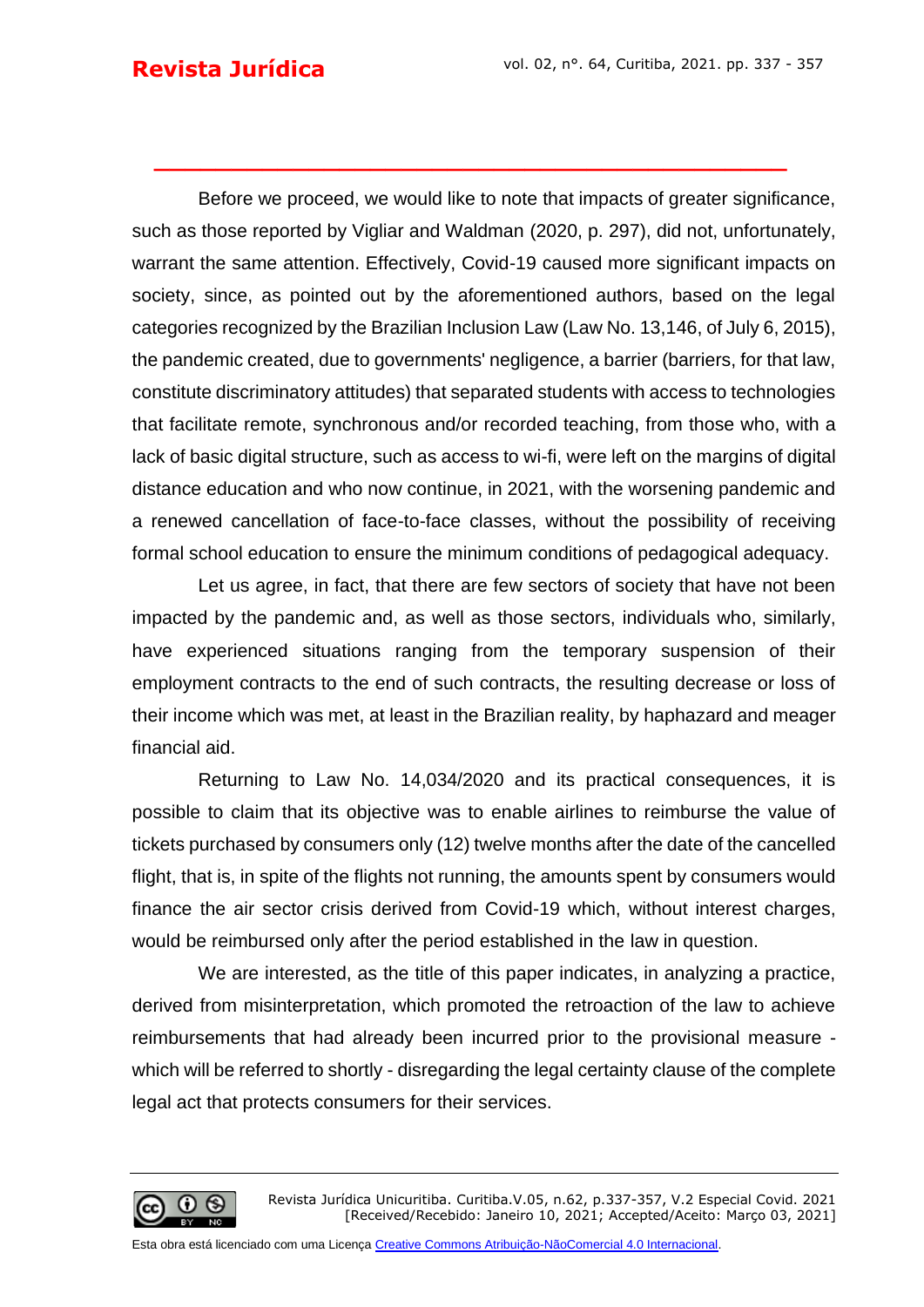Clearly, it is known that the emergence of new situations - and the pandemic caused by SARS-Cov2 was particularly unsparing in the creation of such situations may require the issuance of legislative acts that are designed to regulate the new and consequent legal relationships that have now arisen.

**\_\_\_\_\_\_\_\_\_\_\_\_\_\_\_\_\_\_\_\_\_\_\_\_\_\_\_\_\_\_\_\_\_\_\_\_\_\_\_\_\_**

França (1969, p. 3) teaches that, if the true source of a legal right is human agency and the law is one of its forms of expression, it can be said that the exercise of that agency was necessary, in the view of the Federal Executive (from the outset, by the issuance of Provisional Measure 925, referred to below) and by the National Congress, to regulate the form of reimbursement of the value of tickets bought by consumers in the face of the pandemic.

It will never be irrelevant to recall that Article 1 of the Federal Constitution of 1988 reaffirms that Brazil is constituted (this is the verb used) in a democratic state of law and, therefore, rights and duties must find their foundations in the law, before which all are equal.

The innovation of the Legal System, through the use of one of its appropriate instruments, relies, in the infra-constitutional plan, on the highly important discipline of Decree-Law no. 4,657, of September 4, 1942, which is the Introductory Law on the norms of Brazilian Law (as amended by Law No. 12,376, of December 30, 2010).

As stated by Diniz (1994, p. 4), it is a *law of laws*:

[...] a set of norms about norms, constituting a right over a right ("ein Recht *der Rechtsordenung*", "*Recht ueber Recht*", "*surdroit*", "*jus supra jura*"), a "superright", a coordinating right of rights. (DINIZ, 1994, p. 4)

This *law of making laws*, in a very clear and safe way, regulates, among other regulations, how to resolve conflicts between the text of a new law and pre-established legal situations in the light of the legislation it repeals, taking into account the need to observe the clauses of legal certainty (referred to below) that are guaranteed to citizens in paragraph XXXVI, of Article 5 of the same Federal Constitution.

Legislative innovation is necessary and inherent to the Rule of Law. The warning given by Ihering (1983, p. 23), in a speech almost 150 years ago, in 1872, to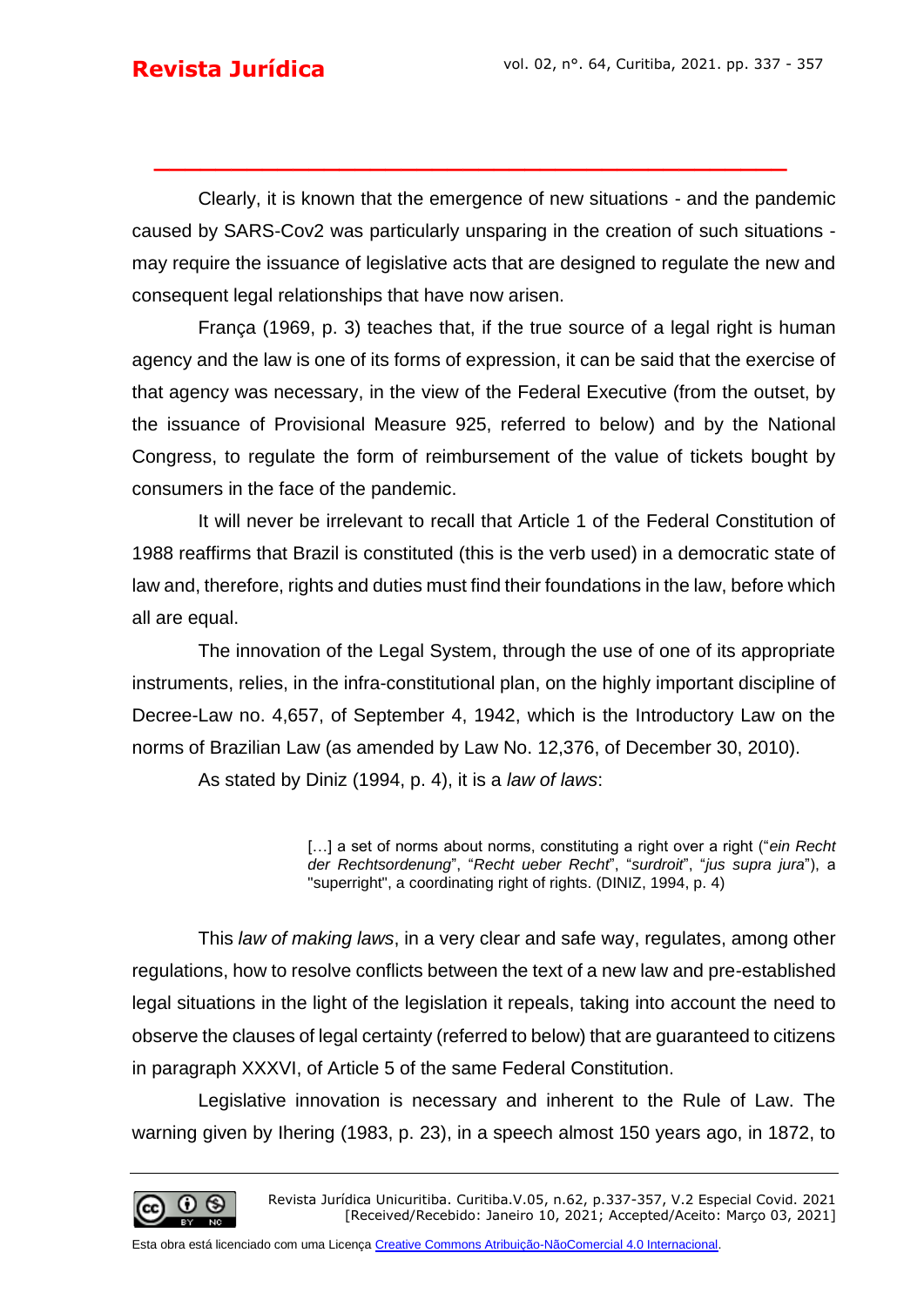the Vienna Legal Society, which compares a potential aspiration to the eternity of a law<sup>1</sup> to a threatening affront, taking into account that legislative instruments are products of an ever-changing social environment reality requires, at the same time, to consider the effects of this innovation.

**\_\_\_\_\_\_\_\_\_\_\_\_\_\_\_\_\_\_\_\_\_\_\_\_\_\_\_\_\_\_\_\_\_\_\_\_\_\_\_\_\_**

Law No. 14,034/2020 evidently encountered consolidated legal situations, stabilized by the legal certainty clause that activated complete legal acts carried out prior to its effectiveness.

Regrettably, unacceptable interpretations emerged of the legal text provisions sought to be achieved, as illustrated by some examples of judgments that will be analysed below.

Consumers who had already been reimbursed were forced, in 2020, amid all the challenges created by the required social isolation, to resort to the Judiciary, as they were taken aback by unusual situations such as, by way of example, the improper collection of charges for airline tickets that had already been reimbursed, delivered even before Provisional Measure No. 925 was issued, in a unilateral reissuance of canceled air travel tickets.

Having made this introduction, let us analyse the legal aspects concerned, starting from the serious and repeated problem of an abuse of the use of provisional measures that, in the case of the pandemic caused by SARS-Cov2, encountered, as mentioned above, consumers who lost their economic capacities and, as a result, should not be the financiers of airline losses.

#### **2 PROVISIONAL MEASURE NO. 925 OF MARCH 18, 2020**

In a work of essential reading, Diniz (2000, p. 286) presents a history of provisional measures; in the chapter, he teaches the reader that the law is a result of legislative activity. Making it clear that they are not laws, he warns that, in the exercise

$$
\bigcirc \hspace{-7.75pt} = \hspace{-7.75pt} \bigcirc \hspace{-7.75pt} = \hspace{-7.75pt} \bigcirc \hspace{-7.75pt} \bigcirc \hspace{-7.75pt} = \hspace{-7.75pt} \bigcirc \hspace{-7.75pt} \bigcirc \hspace{-7.75pt} = \hspace{-7.75pt} \bigcirc \hspace{-7.75pt} \bigcirc \hspace{-7.75pt} \bigcirc \hspace{-7.75pt} \bigcirc \hspace{-7.75pt} \bigcirc \hspace{-7.75pt} \bigcirc \hspace{-7.75pt} \bigcirc \hspace{-7.75pt} \bigcirc \hspace{-7.75pt} \bigcirc \hspace{-7.75pt} \bigcirc \hspace{-7.75pt} \bigcirc \hspace{-7.75pt} \bigcirc \hspace{-7.75pt} \bigcirc \hspace{-7.75pt} \bigcirc \hspace{-7.75pt} \bigcirc \hspace{-7.75pt} \bigcirc \hspace{-7.75pt} \bigcirc \hspace{-7.75pt} \bigcirc \hspace{-7.75pt} \bigcirc \hspace{-7.75pt} \bigcirc \hspace{-7.75pt} \bigcirc \hspace{-7.75pt} \bigcirc \hspace{-7.75pt} \bigcirc \hspace{-7.75pt} \bigcirc \hspace{-7.75pt} \bigcirc \hspace{-7.75pt} \bigcirc \hspace{-7.75pt} \bigcirc \hspace{-7.75pt} \bigcirc \hspace{-7.75pt} \bigcirc \hspace{-7.75pt} \bigcirc \hspace{-7.75pt} \bigcirc \hspace{-7.75pt} \bigcirc \hspace{-7.75pt} \bigcirc \hspace{-7.75pt} \bigcirc \hspace{-7.75pt} \bigcirc \hspace{-7.75pt} \bigcirc \hspace{-7.75pt} \bigcirc \hspace{-7.75pt} \bigcirc \hspace{-7.75pt} \bigcirc \hspace{-7.75pt} \bigcirc \hspace{-7.75pt} \bigcirc \hspace{-7.75pt} \bigcirc \hspace{-7.75pt} \bigcirc \hspace{-7.75pt} \bigcirc \hspace{-7.75pt} \bigcirc \hspace{-7.75pt} \bigcirc \hspace{-7.75pt} \bigcirc \hspace{-7.75pt} \bigcirc \hspace{-7.75pt} \bigcirc \hspace{-7.75pt} \
$$

<sup>&</sup>lt;sup>1</sup>. Ihering made reference to the "concrete right" as a whole, including laws, in the famous phrase contained in the work referred to in the text: "The concrete right that, once formed, requires a minimum duration, that is, it aspires to eternity, resembles the son who raises his arm against his mother."

Revista Jurídica Unicuritiba. Curitiba.V.05, n.62, p.337-357, V.2 Especial Covid. 2021 [Received/Recebido: Janeiro 10, 2021; Accepted/Aceito: Março 03, 2021]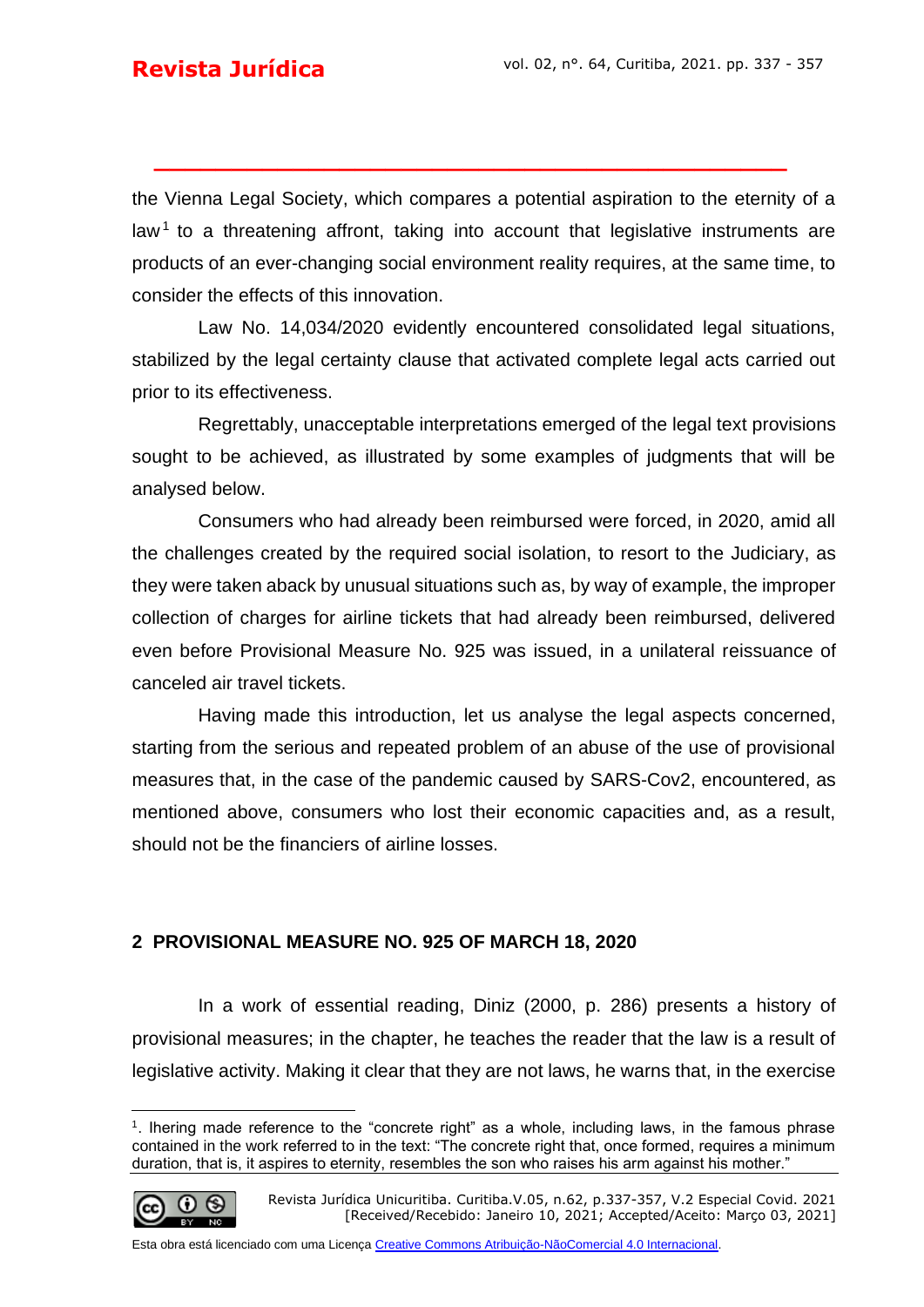of constitutional jurisdiction (Article 84, paragraph XXVI, of the Federal Constitution of 1988), the President of the Republic can use this instrument in cases of importance and urgency, extolling the fact that the National Congress is responsible for the Executive's decision. The provisional measures have been issued without legal advisors intervening, taking into account the scope of the aforementioned legal expert, to point out potential excesses or omissions in their texts.

**\_\_\_\_\_\_\_\_\_\_\_\_\_\_\_\_\_\_\_\_\_\_\_\_\_\_\_\_\_\_\_\_\_\_\_\_\_\_\_\_\_**

Provisional Measure 925 was wholly inaccurate. With only (4) articles, the first and the fourth of which were intended, respectively, to present its purpose and to declare its immediate validity, it did not specify, for example, from which date the counting of (12) twelve months for reimbursement started (BRASIL. 2020). What is apparent is that intervention by the National Congress was necessary in order to clarify several aspects that generate numerous consequences.

Unfortunately, recent history (our Federal Constitution - at the time of the conclusion of this paper - is only 32 years old) demonstrates abuse in the use of provisional measures.

This abuse was pointedly highlighted, in 2003, by one of the authors of this paper. In that critique, Vigliar (2003, p. 20) denounced the excessive abuse in the use of provisional measures:

> Unfortunately, there is a clear mismatch between theoretical devotion and the practice of legislative production among us, which cannot fail to be regarded as a significant political element for us to be even more concerned with the behavior of the Legislative authority and the need to devote more of our attention to the roles that jurisprudence must fulfil. I refer - although I hope that this situation is the result of a contingency and that this observation will soon become obsolete - in addition to the problems identified by the Minister of the Brazilian Supreme Court, José Paulo Sepúlveda Pertence, in the previous footnote, which highlight the reality of the approval of important legal instruments by the circumstantial majorities in Congress, in a given period, to the truly exceptional moment in which we are immersed, which underestimates the important instrument to the Rule of Law, which is the law. There has never been a period like the present to counter the most important Brazilian doctrine, be it the so-called General Theory of Law, or that of Civil Law. I refer to the unjustifiable behavior of the Executive of the Union, which facilitates, powers, sustains and encourages the true proliferation of the socalled provisional measures (pursuant to the Federal Constitution in Article 62), taking away from the legitimate law-issuing authority holder the possibility of producing this very important mechanism for determining the rights and duties of citizens. (VIGLIAR, 2003, p. 20)



Revista Jurídica Unicuritiba. Curitiba.V.05, n.62, p.337-357, V.2 Especial Covid. 2021 [Received/Recebido: Janeiro 10, 2021; Accepted/Aceito: Março 03, 2021]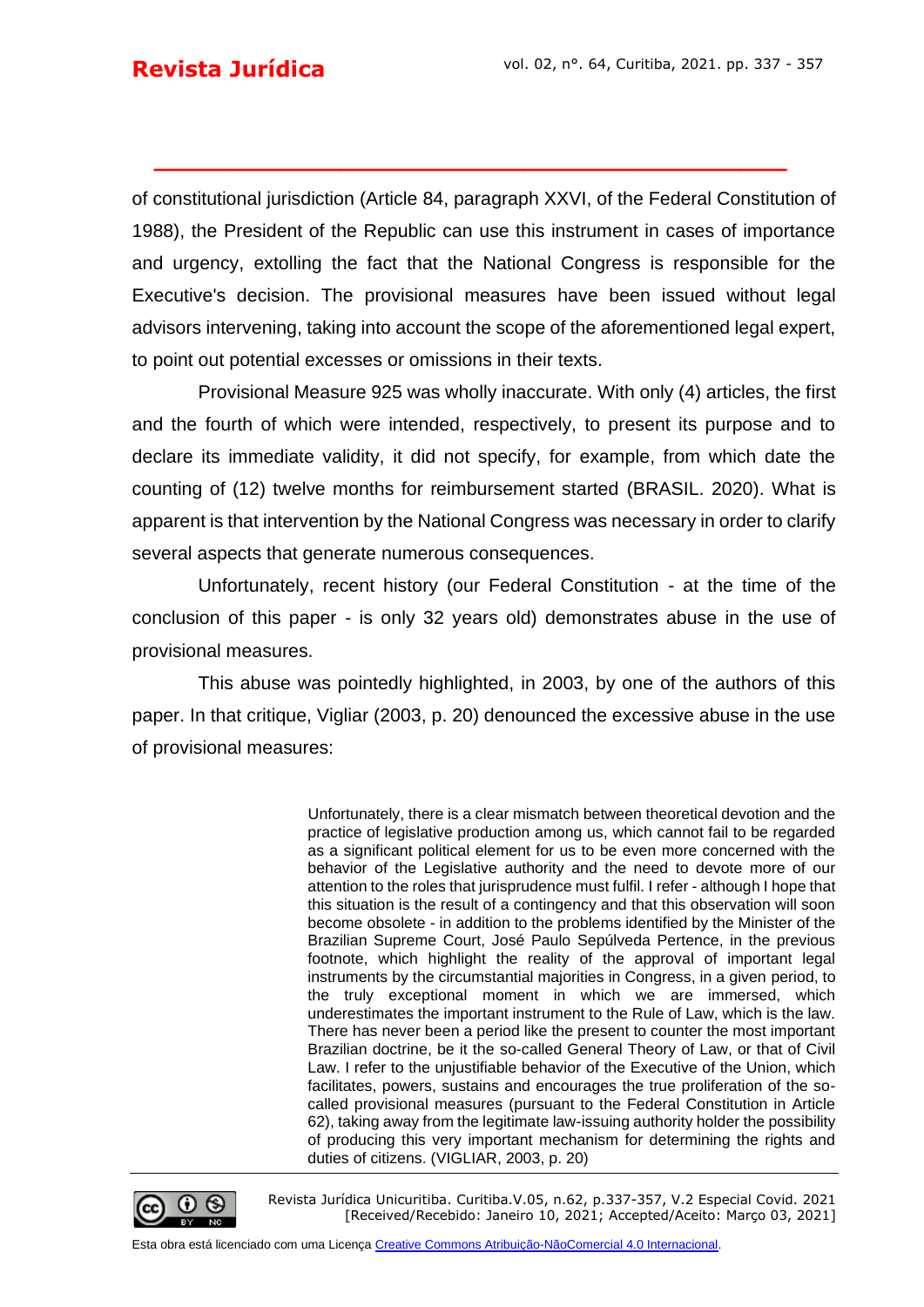Certainly, it could not have been, in 2003, predicted or imagined that in a pandemic year, in the then-distant 2020, the issuing of a provisional measure could bring harm to consumers, even if converted into law.

**\_\_\_\_\_\_\_\_\_\_\_\_\_\_\_\_\_\_\_\_\_\_\_\_\_\_\_\_\_\_\_\_\_\_\_\_\_\_\_\_\_**

In spite of its origin, the law, to aggravate the consequences, was still misinterpreted by the recipients of the benefits it created to the detriment of consumers.

Over the next few items, we will be concerned with demonstrating how a legislative act transformed the consumers of the services provided by aviation companies into their financiers, since, from (7) seven days for reimbursement (as provided by the legislation), the term was extended to a comfortable (12) months.

# **3 ON THE PURPOSE OF LAW NO. 14,034/2020 AND THE CONSTITUTIONAL GUARANTEE OF LEGAL CERTAINTY**

As previously mentioned, the text of the legal background of the law under analysis was limited to fixing the dates for the withdrawal of flights that would be covered by the provisional measure, that is, those that occurred between 03/19/2020 and 12/31/2020. Accordingly, cancellations between these dates would provide benefits of the presidential act to the detriment of consumers.

The text of the law at least addressed a monetary correction, disregarding, however, the collection of interest due (which, in the future, is likely to lead to new judicial impediments).

Article 3 determines the correction based on the Brazilian National Consumer Price Index (INPC), which measures the inflation experienced by families with income of between one and five minimum wages and, when applicable, material assistance to the consumer.

Some airlines, however, invoking this authorization, included the amounts that had already been reimbursed, extending the benefit to earlier periods.

This is what the judges described below portray, being certain that, in some of the precedents, it was possible to detect the following characteristics: a) the ticket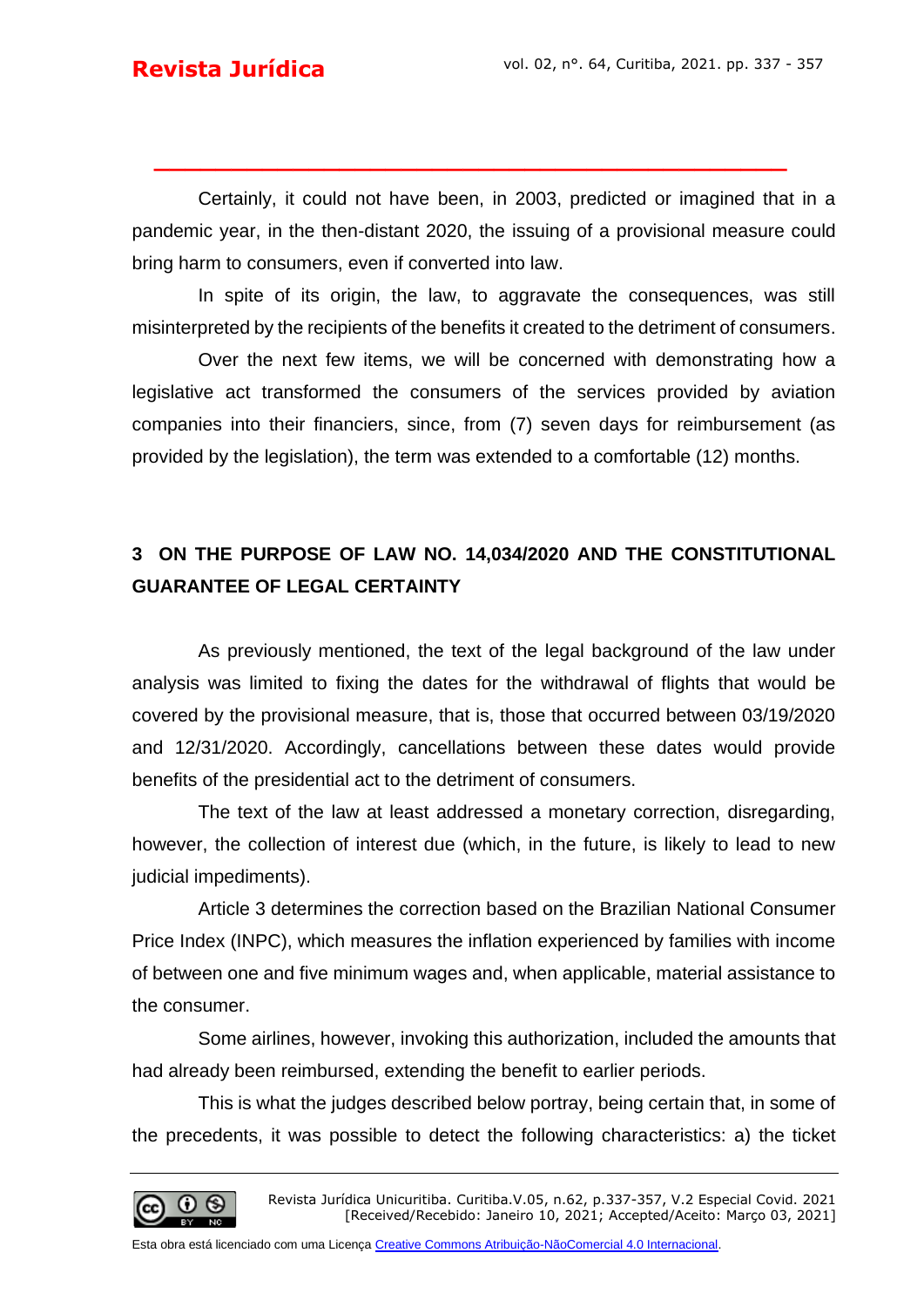values had already been fully reimbursed; b) the legal relationship of substantive law between the consumer and the airline had already been completely extinguished; c) despite that, the supposed credit was reactivated and the airfare was reimbursed by credit card. That is to say: without a contractual basis, an obligation was created unilaterally so that the airline could avail itself of the benefit that was not contemplated even in the provisional measure, which is usually used incorrectly and to create situations that, inevitably, will be taken to the courts. A sinister interpretation, therefore, gathered momentum and was carried out to everyone's astonishment. To repeat: a new issue of tickets that had already been cancelled, with the charge to the consumer's credit card for a future refund, in the face of the text of the law, disregarding the elementary precept of the law (*alterum non laedere*).

**\_\_\_\_\_\_\_\_\_\_\_\_\_\_\_\_\_\_\_\_\_\_\_\_\_\_\_\_\_\_\_\_\_\_\_\_\_\_\_\_\_**

The creation of an accessory consequence to the financing was envisaged, translated into the possibility of promoting a real resuscitation of a material legal relationship that had already terminated.

Diniz (2000, p. 500), quoting Del Vecchio, recalls that the legal relationship consists of "a connection between people, for which one may claim an asset to which the other is bound." For this, recalls the legal expert, there is the need for a regulatory provision that disciplines this relationship.

There would not, however, even be the need to consider the absence of a legal relationship between airlines and their consumers, as a sufficient element to prevent this conduct that generates the aforementioned enrichment.

The reality, in the scenario we have analysed in this paper, revolves around the concept of the complete legal act, which cannot be distorted by innovative legislative activity, let alone by extensive interpretations.

For extensive interpretations, the authorizing consequence emerges that Telles Junior (1985, p. 369) tells us about in a work of essential reading:

> So, to ensure the permanence and effectiveness of the institutions, society and social groups delegate, to all those who are injured by the violation of legal rules, the authority to demand compliance with them or to repair the damage caused by the infringement. This means, in practice, that the violation of legal rules results in an *authorization*, which is granted by the community to those that the violation has harmed. No one can be compelled to conform to



Revista Jurídica Unicuritiba. Curitiba.V.05, n.62, p.337-357, V.2 Especial Covid. 2021 [Received/Recebido: Janeiro 10, 2021; Accepted/Aceito: Março 03, 2021]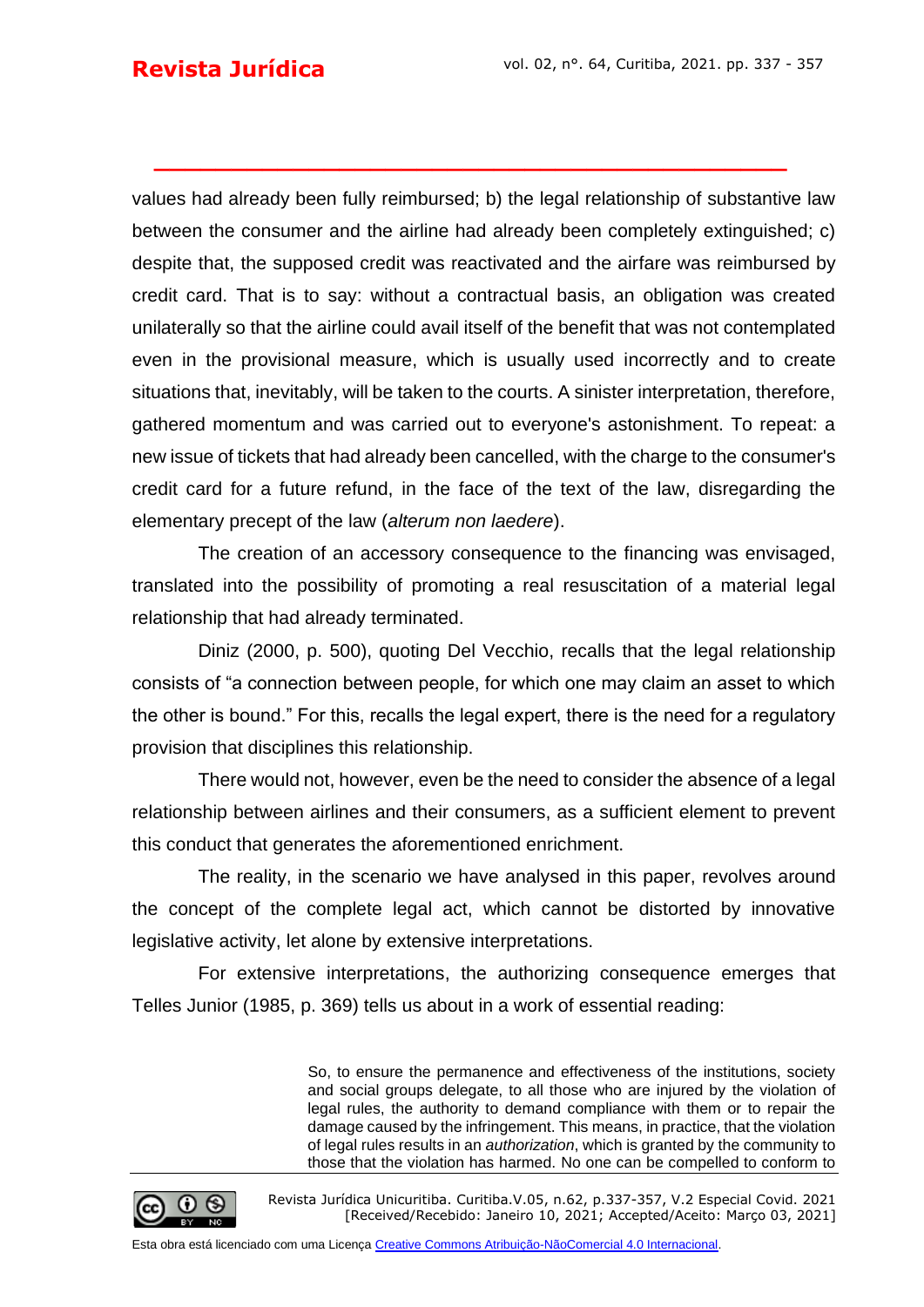the effects of violating a legal rule. No one can be compelled to remain subject to the effects of the illicit action of another; to subject themselves to a harmful situation, imposed in disobedience to that mandated by the legal rule. (TELLES JUNIOR, 1985, p. 369)

The doctrine, as pointed out by Diniz (1994, p. 193), when addressing the consequences for complete legal acts from the moment when the new law comes into effect, categorically affirms that non-retroactivity is the rule and that, exceptionally, in order to retroact, the law should be expressed and "*not offend the acquired right, complete legal act and res judicata*."<sup>2</sup>

**\_\_\_\_\_\_\_\_\_\_\_\_\_\_\_\_\_\_\_\_\_\_\_\_\_\_\_\_\_\_\_\_\_\_\_\_\_\_\_\_\_**

Earlier, the author transcribes the doctrine of Clóvis Beviláqua that demanded not only the legislator, but also the interpreter, to respect the complete legal act.

> The legal right wants the complete legal act to be respected by the legislator and the interpreter in the application of the law, precisely because the legal act is a generator, modifier or extinguisher of rights. (Apud DINIS, 1994, p. 180)

In relation to Law No. 14,034/2020, the precedents analysed below exposed a persistent attempt to disrespect the constitutional guarantee considered here, revealed by the attempt to restore a non-existent charge with resources from consumers who were no longer customers.

With the exception of the Federal Constitution of 1937, all others, since the Constitution of 1934, have guaranteed citizens the protection of the acquired right, the complete legal act and res judicata.

Inspired by the Polish semi-fascist model, the absence of such a guarantee is explained in the aforementioned Constitution of 1937, which instituted Getúlio Vargas's "Estado Novo" ("New State"), an authoritarian regime that lasted until the end of World War II.

<sup>2</sup> . The author gives the following considerations to the complete legal act: "The complete legal act is the one already consummated, according to the current regulation, at the time it took place, producing its legal effects, once the generated right was exercised. It is what has already become capable of producing its effects.



Revista Jurídica Unicuritiba. Curitiba.V.05, n.62, p.337-357, V.2 Especial Covid. 2021 [Received/Recebido: Janeiro 10, 2021; Accepted/Aceito: Março 03, 2021]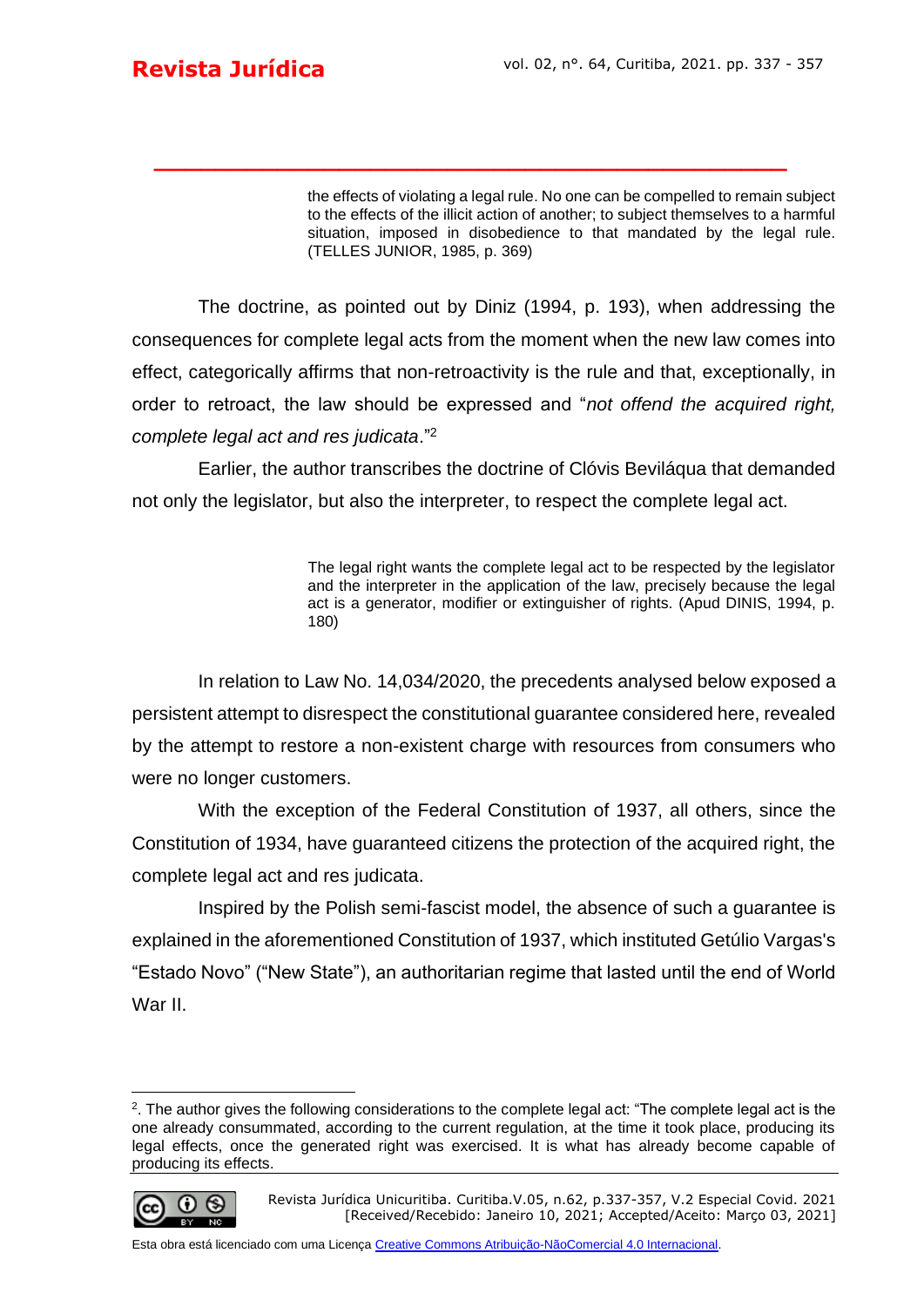Naturally, in order to maintain an undemocratic regime, removing the guarantees that are part of the legal certainty clause was imperative; after all, in order to operate its abuses, an authoritarian government should not be impeded by a guarantee that would prevent it from legislating freely, to the detriment of citizens and the logic of the legal system.

**\_\_\_\_\_\_\_\_\_\_\_\_\_\_\_\_\_\_\_\_\_\_\_\_\_\_\_\_\_\_\_\_\_\_\_\_\_\_\_\_\_**

With the end of the "Estado Novo", the Federal Constitution of 1946 restored legal stability. Consolidated democracies develop under the protection of legal certainty clauses, and it is certain that international investors point to legal uncertainty as one of the discouraging factors for investment in Brazil.

In the current era, in which the hyper-connectivity fostered by technological apparatus and the evolution of the media has given rise to the wide and rapid possibility of disseminating information on certain judgments (BARRETO JUNIOR; VIGLIAR, 2018, p. 5), the undue interpretation that is devoted to Law No. 14,034/2020 and which promotes immense legal uncertainty, as it disregards the complete legal act, causes an ever greater kind.

The fact is, not even MP 925 foresaw the possibility that companies would reactivate the sale for repayment after a year.

This interpretation, which, if tolerated, would promote unjust enrichment, as defined by França (1987, p. 345):

> Unjust enrichment, illicit enrichment or unlawful enrichment is the accrual of assets that is verified in the equity of a subject, to the detriment of others, without having a legal basis for this. (FRANÇA, 1987, p. 345)<sup>3</sup>

Before proceeding to the analysis of the cases that determined the filing of claims, aiming to prevent Law No. 14,034/2020 from having an abusive interpretation, it is worth highlighting some very recent Superior Court of Justice judgments that have been reiterating the need to protect the complete legal act.

<sup>3</sup> . After defining unjust enrichment, in a very similar way to that transcribed above, Gomes (1996, p. 250) presents the four elements that characterize it: a) the enrichment of someone; b) the impoverishment of others; c) the causal link between enrichment and impoverishment; and d) the lack of cause or an unjust cause.



Revista Jurídica Unicuritiba. Curitiba.V.05, n.62, p.337-357, V.2 Especial Covid. 2021 [Received/Recebido: Janeiro 10, 2021; Accepted/Aceito: Março 03, 2021]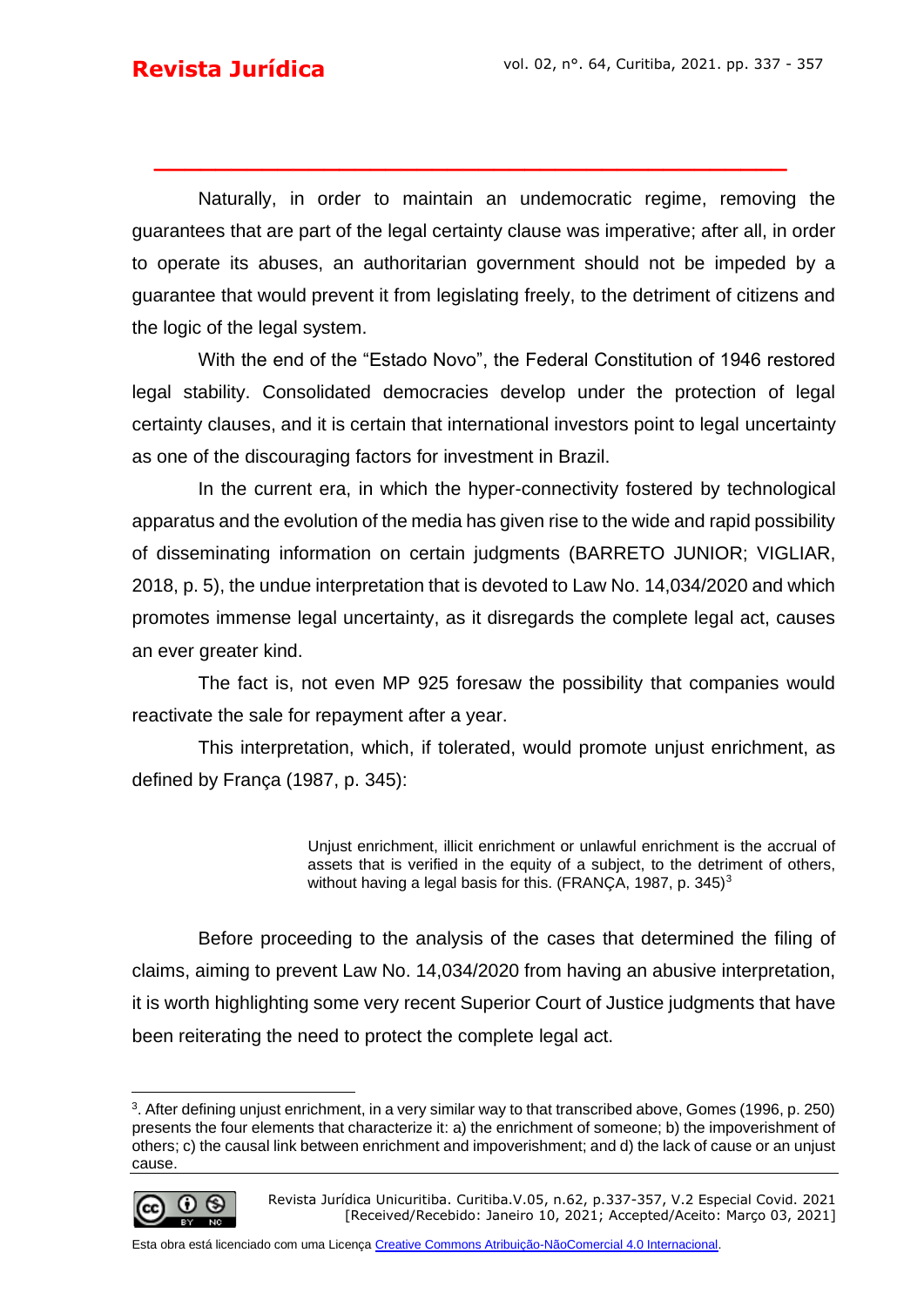This highlight is due to the fact that it is up to the Superior Court of Justice, as provided for in the Federal Constitution of 1988, to standardize the interpretation of the infra-constitutional law that prevails in the Federation and, therefore, Decree-Law No. 4,657, of September 4, 1942, which it is the Introductory Law on the norms of Brazilian Law (as amended by Law No. 12,376, of December 30, 2010) that provides for the need for legislative innovation that does not reach the complete legal act.

**\_\_\_\_\_\_\_\_\_\_\_\_\_\_\_\_\_\_\_\_\_\_\_\_\_\_\_\_\_\_\_\_\_\_\_\_\_\_\_\_\_**

# **4 RECENT PRONUNCIATIONS FROM THE SUPERIOR COURT OF JUSTICE ON THE NEED TO PROTECT THE COMPLETE LEGAL ACT**

We highlight some judgments that tackle different themes, but all of which relate to sensitive issues, such as the environment, contribution and characterization of wrongdoings, to show that the legal certainty guarantee clause in question has been constantly under attack, with complaint about the intervention of the Judiciary. The judgments are from 2021, 2020, and 2018.

We will start with a 2021 trial, from Mato Grosso do Sul. This is an interlocutory appeal<sup>4</sup> filed in the previous interlocutory notices, relating to Special Appeal no. 1781548, of the aforementioned Member State.

The judgment analysed a situation in which the complete "and finished" legal act, as described by the court, was a complaint that, at the time of its offer, was not subject to the change brought about as an "anti-crime package."

With respect to Article 171 of the Penal Code, paragraph 5 of this provision is not in force, which was introduced by Law No. 13,964/2019. There was, therefore, no provision for the prosecution to take place only with the representation of the victim, except for the scenario it describes.

We transcribe the following excerpt:

$$
\bigcirc \hspace{-3.75pt} \bigcirc \hspace{-3.75pt} \bigcirc \hspace{-3.75pt} \bigcirc \hspace{-3.75pt} \bigcirc
$$

<sup>4</sup> . To consult the full content: [https://www.stj.jus.br/sites/portalp/Processos/Consulta-Processual.](https://www.stj.jus.br/sites/portalp/Processos/Consulta-Processual) In the "procedural consultation" field, enter the number that the appeal received at the Superior Court of Justice, which is 2020/0242374-7. The last consultation made by the authors took place on 03/20/2021.

Revista Jurídica Unicuritiba. Curitiba.V.05, n.62, p.337-357, V.2 Especial Covid. 2021 [Received/Recebido: Janeiro 10, 2021; Accepted/Aceito: Março 03, 2021]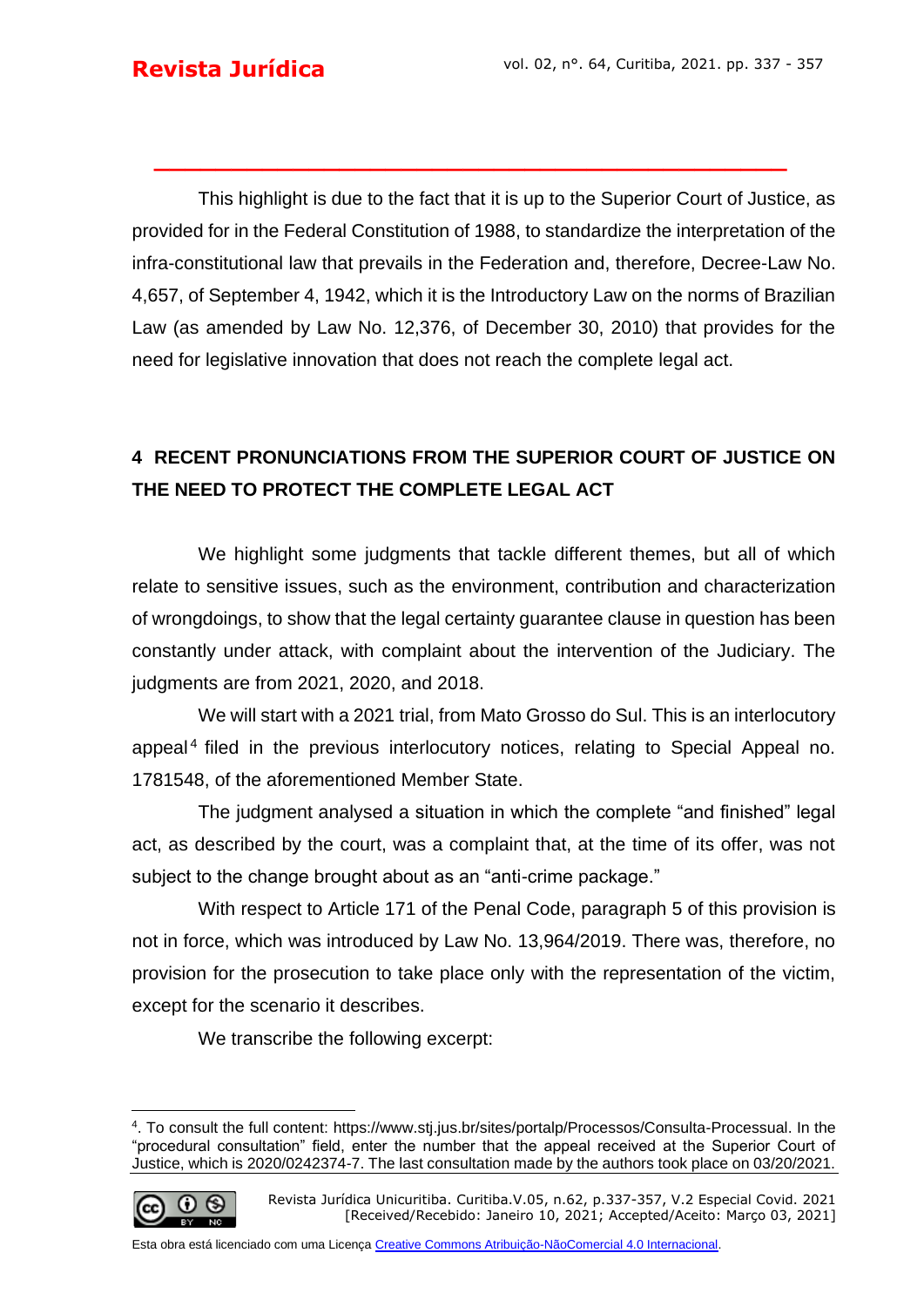INTENDED RETROATIVE APPLICATION OF THE RULE OF ARTICLE 171, PARAGRAPH 5 OF THE CRIMINAL CODE? CP, ADDED BY LAW NO. 13,964/2019 (ANTI-CRIME PACKAGE). INFEASIBILITY. COMPLETE LEGAL ACT. CONDITION OF ACCEPTANCE. INTERLOCUTORY APPEAL DENIED. 1. The Fifth Panel of this Court understands that "(...) in addition to the silence of the legislator on the application of the new understanding on ongoing processes, it is clear that its effects cannot reach the complete and finished legal act (basis of the complaint), so that the retroactivity of representation in the crime of fraud should be restricted to the policing phase, not reaching the process" (AgRg in PET at AREsp 1649986/SP, Rel. Minister REYNALDO SOARES DA FONSECA, FIFTH PANEL, judged on 6/23/2020, DJe 6/30/2020). 2. Taking into account that a criminal complaint has already been received, including the issuing of a condemnatory sentence and a confirmatory judgment, there is no mention of retroactivity of the criminal legislation. 3. Furthermore, as concluded by the Court of origin: "(...) the police report conducted for the victim (f. 08), is enough for the initiation of a criminal prosecution, and there is no need to speak specifically with the nomen iuris of representation" (fl. 421). This understanding is in accord with the jurisprudence of this Court. 4. Interlocutory appeal denied.

The second precedent,<sup>5</sup> judged in 2020, deals with a relevant environmental issue. This is Special Appeal no. 171455, from the State of São Paulo, from the overlapping court.

**\_\_\_\_\_\_\_\_\_\_\_\_\_\_\_\_\_\_\_\_\_\_\_\_\_\_\_\_\_\_\_\_\_\_\_\_\_\_\_\_\_**

The appellant and the Public Prosecutor's Office had signed a TAC (Conduct Adjustment Term). This is an extrajudicial enforcement order, provided for in Law No. 7,347/1985, which conveys obligations to those who cause losses to trans-individual interests (in the scenario, a diffuse interest - the environment).

The Superior Court of Justice understood that a new environmental law could not be retroacted to fulfil the TAC. This executive title could not pass - without a novation in the assumed obligations occurring - to demand an obligation that the law, at the time of its formation, did not foresee.

We transcribe the following excerpt:

Complete legal act and non-retroactivity of the new law (which in the scenario created environmental obligations not included in the TAC - neither in the process of becoming aware nor in subsequent execution can it be modified, as otherwise it would disrespect the guarantee of non-retroactivity of the new

<sup>5</sup> . To consult the full content: [https://www.stj.jus.br/sites/portalp/Processos/Consulta-Processual.](https://www.stj.jus.br/sites/portalp/Processos/Consulta-Processual) In the "procedural consultation" field, enter the number that the appeal received at the Superior Court of Justice, which is 2017/0318840-0. The last consultation made by the authors took place on 03/20/2021.



Revista Jurídica Unicuritiba. Curitiba.V.05, n.62, p.337-357, V.2 Especial Covid. 2021 [Received/Recebido: Janeiro 10, 2021; Accepted/Aceito: Março 03, 2021]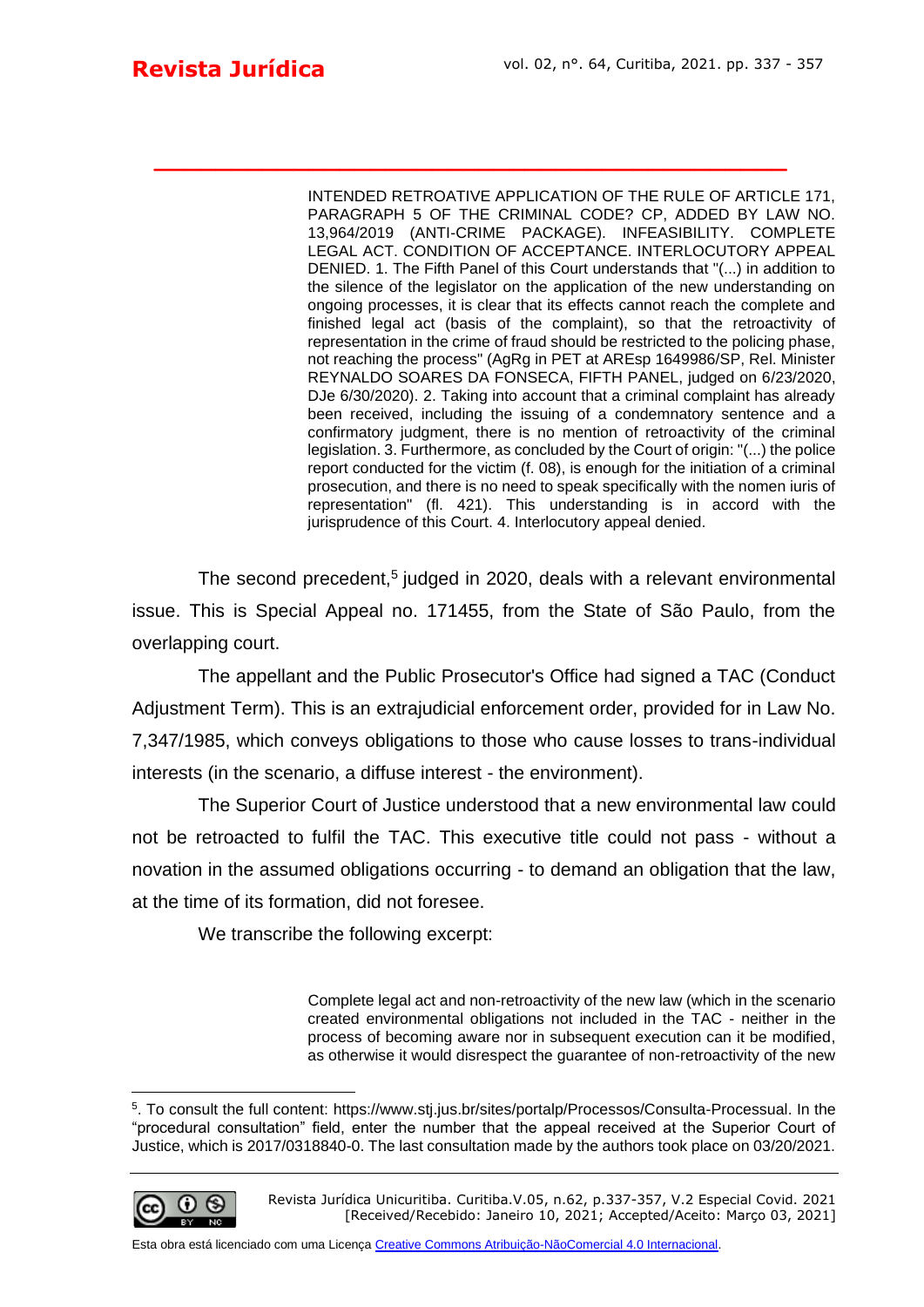law, as stipulated in Article 6 of the Introductory Law on the Norms of Brazilian Law (Decree-Law 4,657/1942).

Both in 2018 and in 2020, the Superior Court of Justice ruled twice on the complete legal act, in matters of adoption.

**\_\_\_\_\_\_\_\_\_\_\_\_\_\_\_\_\_\_\_\_\_\_\_\_\_\_\_\_\_\_\_\_\_\_\_\_\_\_\_\_\_**

In 2018, from the State of Minas Gerais,<sup>6</sup> Special Appeal no. 1503922 faced the so-called "simple adoption," carried out in the light of the Civil Code of 1916 and the right to inheritance of an adopted son, the plaintiff of the petition for inheritance.

In this case, the court concluded that the adoption went ahead under the revoked Civil Code and, as such, was embodied in a complete legal act, which generated a right acquired from the modification operated by the Federal Constitution, which expressly provided for isonomy between children (adopted or not). Such a regime must impose itself on the aforementioned adoption regime, which was clearly not accepted by the new Constitution.

It is worth transcribing the following excerpt:

The simple adoption undertaken pursuant to the CC/1916, whose striking characteristics were to establish kinship only between adopter and adopted and to forbid the establishment of a right of succession between the adopted and the adopter's relatives, is a complete and consummate legal act, being indisputable in violation by rule of a constitutional or supervening legal nature. 5- The complete legal act and the acquired right, however, are conceptually distinct legal institutes, also because complete legal acts have the ability to generate mere expectations of law and not only subjective rights to the holder. 6- The act of simple adoption undertaken in compliance with the criteria and assumptions in force at the time of its consummation confers the right of affiliation, but does not generate the acquired right to the succession regime in force at that time, which will only be applied if there is an effective opening of the hereditary succession in the same legal act. 7- The complete legal act of simple adoption practiced under the aegis of CC/1916, when the distinction of family relationships was permitted from its origin, remains intact when a new constitutional order overlaps the rights and qualifications of children and prevents discrimination, insofar as the right of succession, which is distinct from the right of affiliation, will be governed by the law in force at the time of its opening, at which time was Article 227, paragraph 6, of the CF/88. 8- The divergence in jurisprudence, despite being sufficiently demonstrated, has not been proven sufficient to make the legal thesis established in the paradigm prevail. 9- Special appeal considered and denied.

<sup>&</sup>lt;sup>6</sup>. To consult the full content: [https://www.stj.jus.br/sites/portalp/Processos/Consulta-Processual.](https://www.stj.jus.br/sites/portalp/Processos/Consulta-Processual) In the "procedural consultation" field, enter the number that the appeal received at the Superior Court of Justice, which is 2014/0323858-5. The last consultation made by the authors took place on 03/20/2021.



Revista Jurídica Unicuritiba. Curitiba.V.05, n.62, p.337-357, V.2 Especial Covid. 2021 [Received/Recebido: Janeiro 10, 2021; Accepted/Aceito: Março 03, 2021]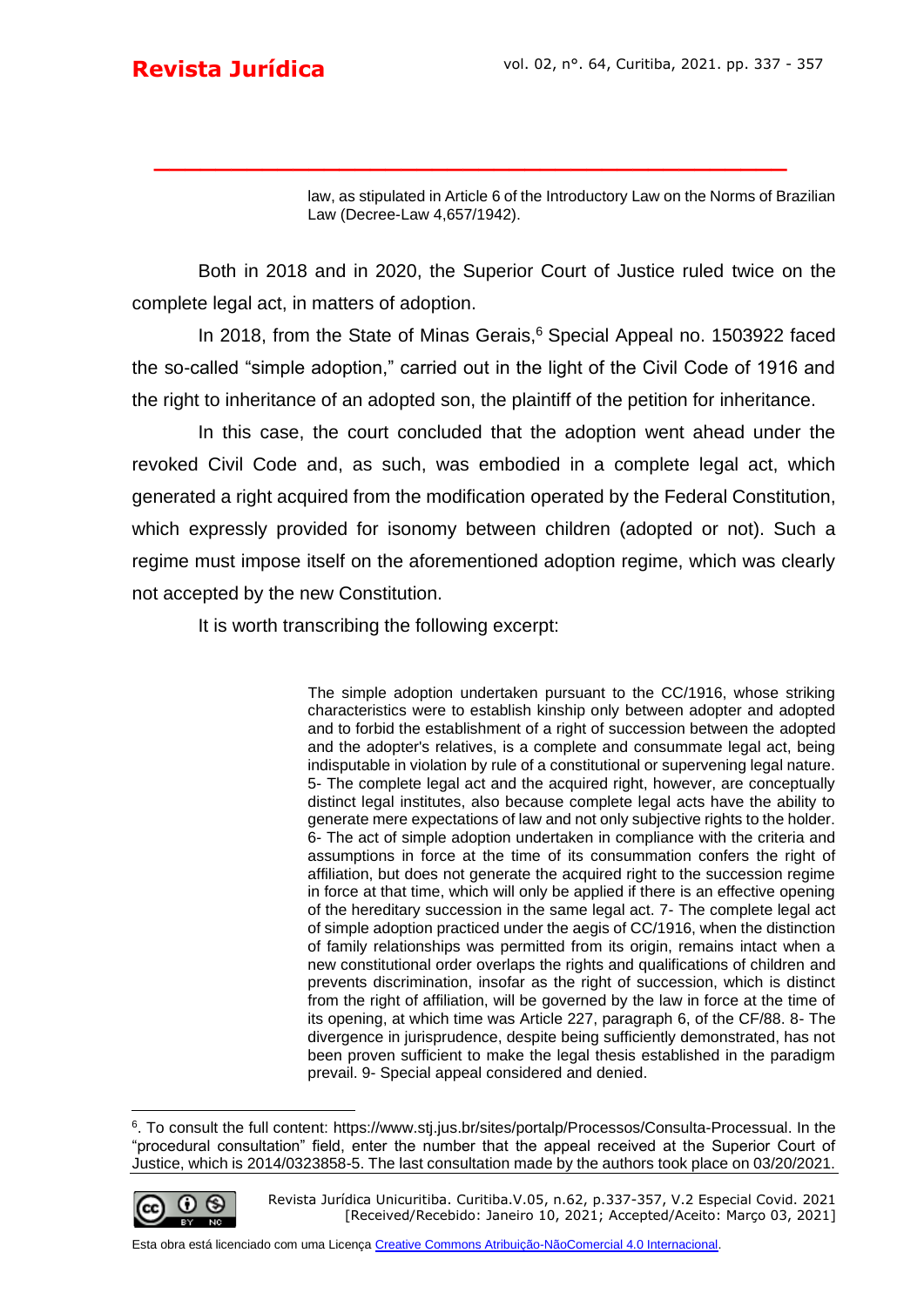In the Special Appeal judged in 2020, also from Minas Gerais, the issue addressed the inclusion of the names of the adoptive parents on the birth certificate of the adopted child<sup>7</sup>.

**\_\_\_\_\_\_\_\_\_\_\_\_\_\_\_\_\_\_\_\_\_\_\_\_\_\_\_\_\_\_\_\_\_\_\_\_\_\_\_\_\_**

The certificate concerned, as understood by the Superior Court of Justice when judging the Special Appeal, has a contractual nature, presenting itself as a complete legal act that cannot be modified.

It should be noted in the transcript below that, unlike the 2018 judgment analysed earlier - the applicant's intention was to modify the registration and not the right arising from the affiliation:

> The simple adoption undertaken pursuant to the CC/1916, whose striking characteristics were to establish kinship only between adopter and adopted and to forbid the establishment of a right of succession between the adopted and the adopter's relatives, is a complete and consummate legal act, being indisputable in violation by rule of a constitutional or supervening legal nature. 5- The complete legal act and the acquired right, however, are conceptually distinct legal institutes, also because complete legal acts have the ability to generate mere expectations of law and not only subjective rights to the holder. 6- The act of simple adoption undertaken in compliance with the criteria and assumptions in force at the time of its consummation confers the right of affiliation, but does not generate the acquired right to the succession regime in force at that time, which will only be applied if there is an effective opening of the hereditary succession in the same legal act. 7- The complete legal act of simple adoption practiced under the aegis of CC/1916, when the distinction of family relationships was permitted from its origin, remains intact when a new constitutional order overlaps the rights and qualifications of children and prevents discrimination, insofar as the right of succession, which is distinct from the right of affiliation, will be governed by the law in force at the time of its opening, at which time was Article 227, paragraph 6, of the CF/88. 8- The divergence in jurisprudence, despite being sufficiently demonstrated, has not been proven sufficient to make the legal thesis established in the paradigm prevail. 9- Special appeal considered and denied.

There are other important precedents, all of them very recent, all of them, similarly, addressing themes of great significance and, as expected, highlighting the impossibility of the law to act retroactively to reach the complete legal act8.

<sup>7</sup>To consult the full content: [https://www.stj.jus.br/sites/portalp/Processos/Consulta-Processual.](https://www.stj.jus.br/sites/portalp/Processos/Consulta-Processual) In the "procedural consultation" field, enter the number that the appeal received at the Superior Court of Justice, which is 2011/0006625-2. The last consultation made by the authors took place on 03/20/2021. <sup>8</sup>. We highlight the following appeal, also decided in 2020 and which addresses the impossibility of modifying contractual private pension clauses, considering that the contract presents itself as a complete



Revista Jurídica Unicuritiba. Curitiba.V.05, n.62, p.337-357, V.2 Especial Covid. 2021 [Received/Recebido: Janeiro 10, 2021; Accepted/Aceito: Março 03, 2021]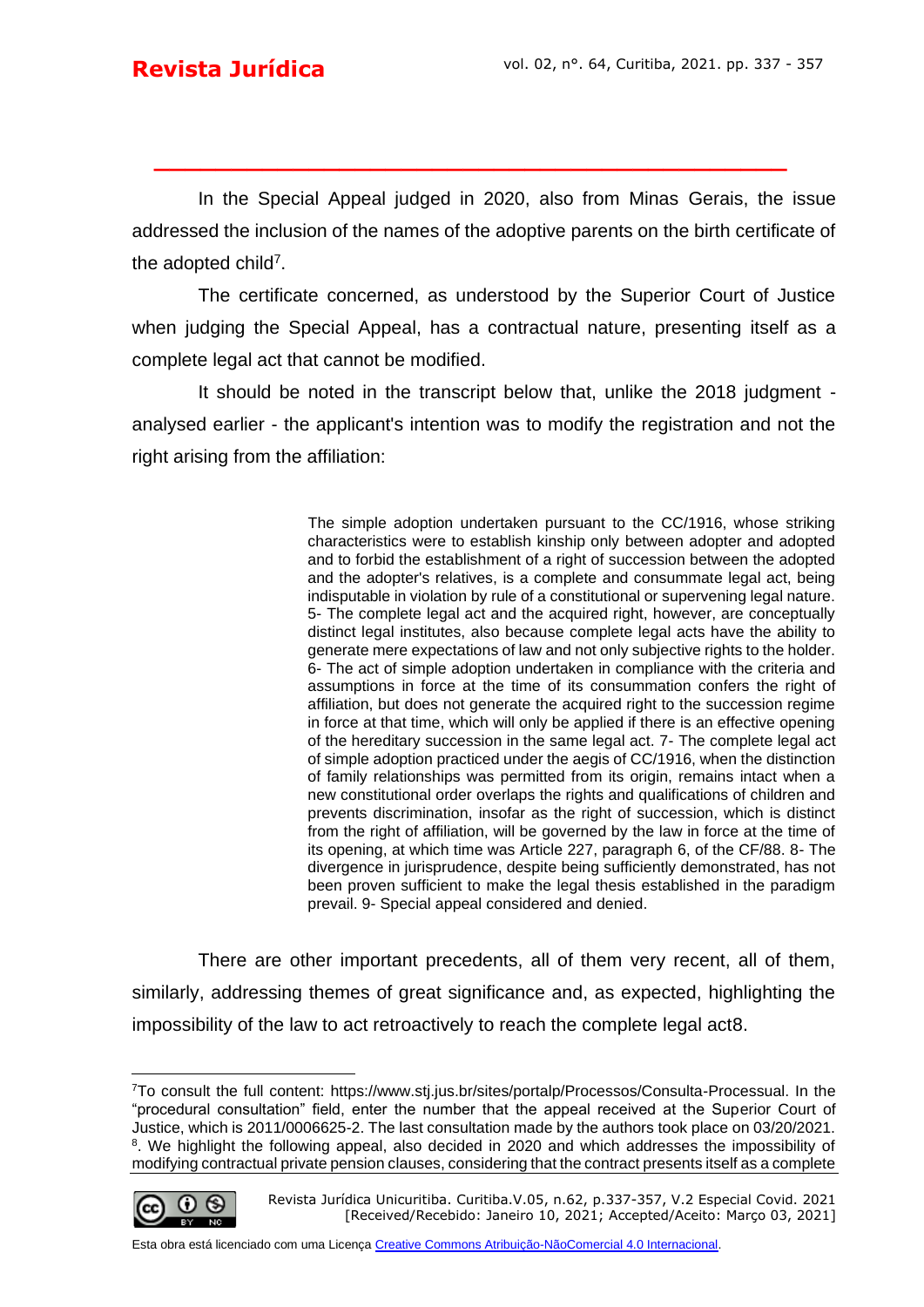## **5 PRECEDENTS GENERATED BY THE MISINTERPRETATION OF LAW NO. 14,034/2020**

**\_\_\_\_\_\_\_\_\_\_\_\_\_\_\_\_\_\_\_\_\_\_\_\_\_\_\_\_\_\_\_\_\_\_\_\_\_\_\_\_\_**

As mentioned at the beginning of this paper, the pandemic caused by SarsCovid19 resulted in the cancellation of numerous flights.

The bailout promoted by Law 14,034/2020, a bailout borne out of a provisional measure, would certainly bring problems to the most sensitive part of this relationship, forcing consumers to seek appropriate judicial protection.

In addition to being prevented from flying to the destinations contracted, and encountering the refusal to refund the amounts spent, they found themselves in the contingency of hiring lawyers and paying the procedural costs for cases that were not brought before the Special Civil Court, not to mention the economic woes that have plagued the nation.

Such consumers were forced to believe in the slogan of Chiovenda (1930, p. 110) who, back in the 1930s when addressing the effectiveness of the process, stated that "*The process should give, as far as possible, to those who have a right, all that and exactly what they have a right to achieve*."

Numerous demands were filed in 2020 dealing with the refund of the amounts paid for air tickets for flights that did not run, and the methodological view of our research, in order to be able to find representative precedents of the abuses generated by the new law, was precisely the references contained in the judicial decisions to have alluded to the law or its provisional measure that generates debatable legality, as previously discussed.

legal act: CLARIFICATION MOTION IN THE APPEAL AGAINST THE RULES OF APPEAL PROCEDURE IN THE SPECIAL APPEAL AGREEMENT in AGRg at AREsp 306833-MS. For access to the judgment, use the same method indicated in the previous footnotes, entering the number 2013/0058936-3 in the "procedural consultation" field.



Revista Jurídica Unicuritiba. Curitiba.V.05, n.62, p.337-357, V.2 Especial Covid. 2021 [Received/Recebido: Janeiro 10, 2021; Accepted/Aceito: Março 03, 2021]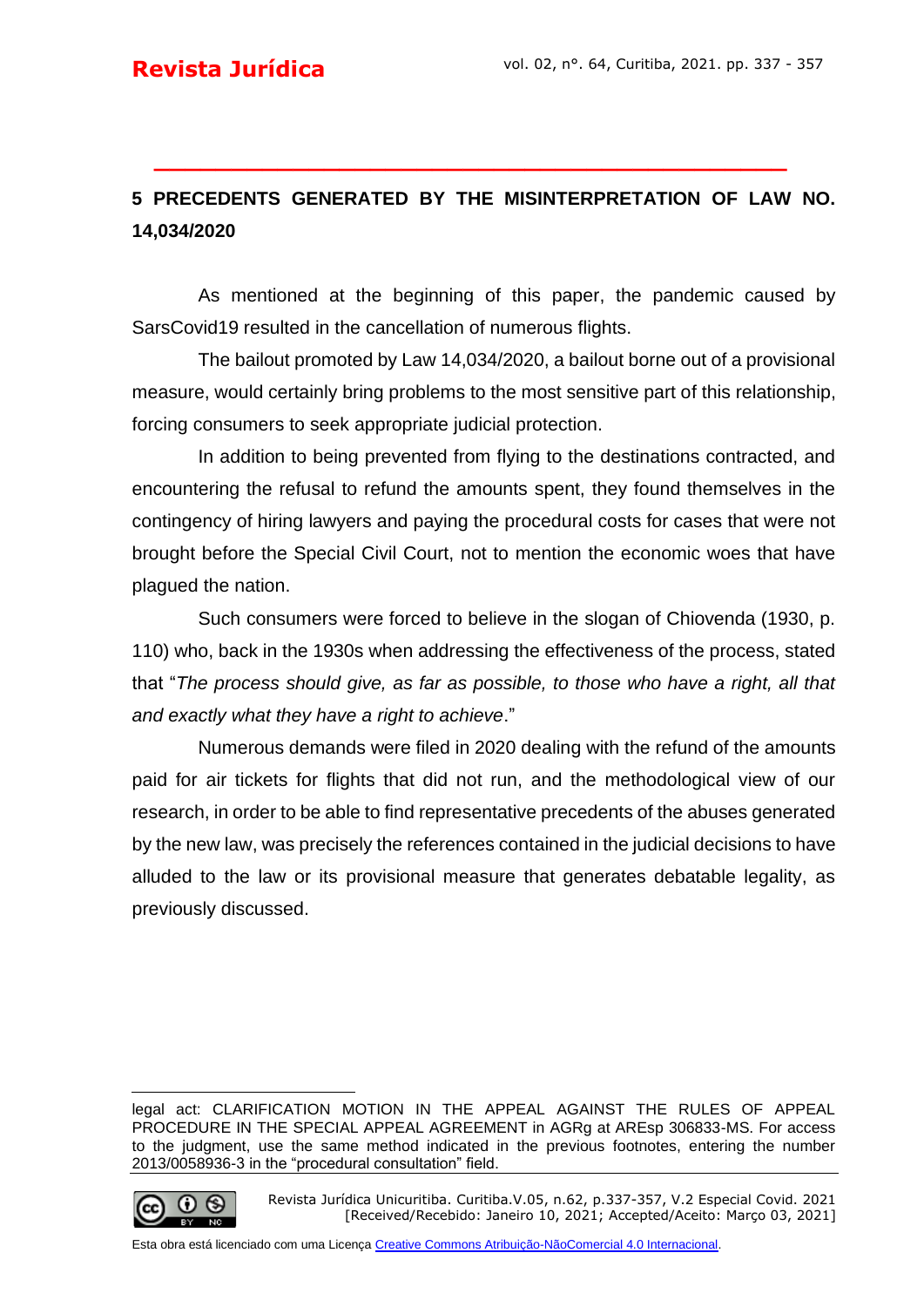We will start with two judgments that have resolved the conflicts incase nos. 9008093-33.2020.8.21.0001 and 1010673-41.2020.8.26.0032, from Rio Grande do Sul<sup>9</sup> and São Paulo, respectively.<sup>10</sup>

**\_\_\_\_\_\_\_\_\_\_\_\_\_\_\_\_\_\_\_\_\_\_\_\_\_\_\_\_\_\_\_\_\_\_\_\_\_\_\_\_\_**

Interestingly, a solution was given due to the acquired right in these two judicial decisions, since Article 49 of the Consumer Protection Code (Law No. 8,078, of September 11, 1990), establishes the right of retraction, provided it is exercised within the stipulated period of (7) days. The judgments understood that it was not a question of reimbursement, in those concrete scenarios analysed, determining the refund of the amount due to the expressed retraction. Therefore, in these two scenarios, Law No. 14,034/2020 should not even be considered.

In another precedent in the Federal District, the characterization of fortuitous cases and force majeure, caused by Covid-19, was sought, which would have determined the modification of the air network, as a result of flight cancellations. In this case (no. 0701195-97.2020.8.07.0004) the airline tried to apply Law No. 14,034/2020 to an event that occurred on February 6, 2020, which was before the issuance of Provisional Measure 925. The Court of Justice upheld the company's conviction,<sup>11</sup> considering the inapplicability of the law.

Briefly cited, the new law cannot retroact to reach events prior to its validity, which was also recognized in another judgment, also from the Federal District (case no. 0715727-40.2020.8.07.0016)<sup>12</sup>. In this specific case under analysis, the event that gave rise to the indemnity required in the case occurred on February 7, 2020, making it impossible to apply the law and the aforementioned provisional measure.

Expressly concerning the impossibility of the law currently under analysis to retroactively reach the complete legal act, the judgment of [case no. 1033816-](https://www.jusbrasil.com.br/processos/336875186/processo-n-1033816-0720208260114-do-tjsp)

<sup>11</sup> . The full content of the judgment can be consulted at the following research site: [https://tj](https://tj-df.jusbrasil.com.br/jurisprudencia/1136171986/7011959720208070004-df-0701195-9720208070004)[df.jusbrasil.com.br/jurisprudencia/1136171986/7011959720208070004-df-0701195-9720208070004.](https://tj-df.jusbrasil.com.br/jurisprudencia/1136171986/7011959720208070004-df-0701195-9720208070004)  $12$ . The full content of the judgment can be consulted at the following research site: [https://tj](https://tj-df.jusbrasil.com.br/jurisprudencia/1136171989/7157274020208070016-df-0715727-4020208070016)[df.jusbrasil.com.br/jurisprudencia/1136171989/7157274020208070016-df-0715727-4020208070016.](https://tj-df.jusbrasil.com.br/jurisprudencia/1136171989/7157274020208070016-df-0715727-4020208070016)



Revista Jurídica Unicuritiba. Curitiba.V.05, n.62, p.337-357, V.2 Especial Covid. 2021 [Received/Recebido: Janeiro 10, 2021; Accepted/Aceito: Março 03, 2021]

<sup>&</sup>lt;sup>9</sup>. The full content of the judgment can be consulted at the following research site: [https://www.jusbrasil.com.br/processos/287759497/processo-n-9008093-3320208210001-do-tjrs.](https://www.jusbrasil.com.br/processos/287759497/processo-n-9008093-3320208210001-do-tjrs)

 $10$ . The full content of the judgment can be consulted at the following research site: [https://tj](https://tj-sp.jusbrasil.com.br/jurisprudencia/938130050/recurso-inominado-civel-ri-10106734120208260032-sp-1010673-4120208260032)[sp.jusbrasil.com.br/jurisprudencia/938130050/recurso-inominado-civel-ri-10106734120208260032-sp-](https://tj-sp.jusbrasil.com.br/jurisprudencia/938130050/recurso-inominado-civel-ri-10106734120208260032-sp-1010673-4120208260032)[1010673-4120208260032.](https://tj-sp.jusbrasil.com.br/jurisprudencia/938130050/recurso-inominado-civel-ri-10106734120208260032-sp-1010673-4120208260032)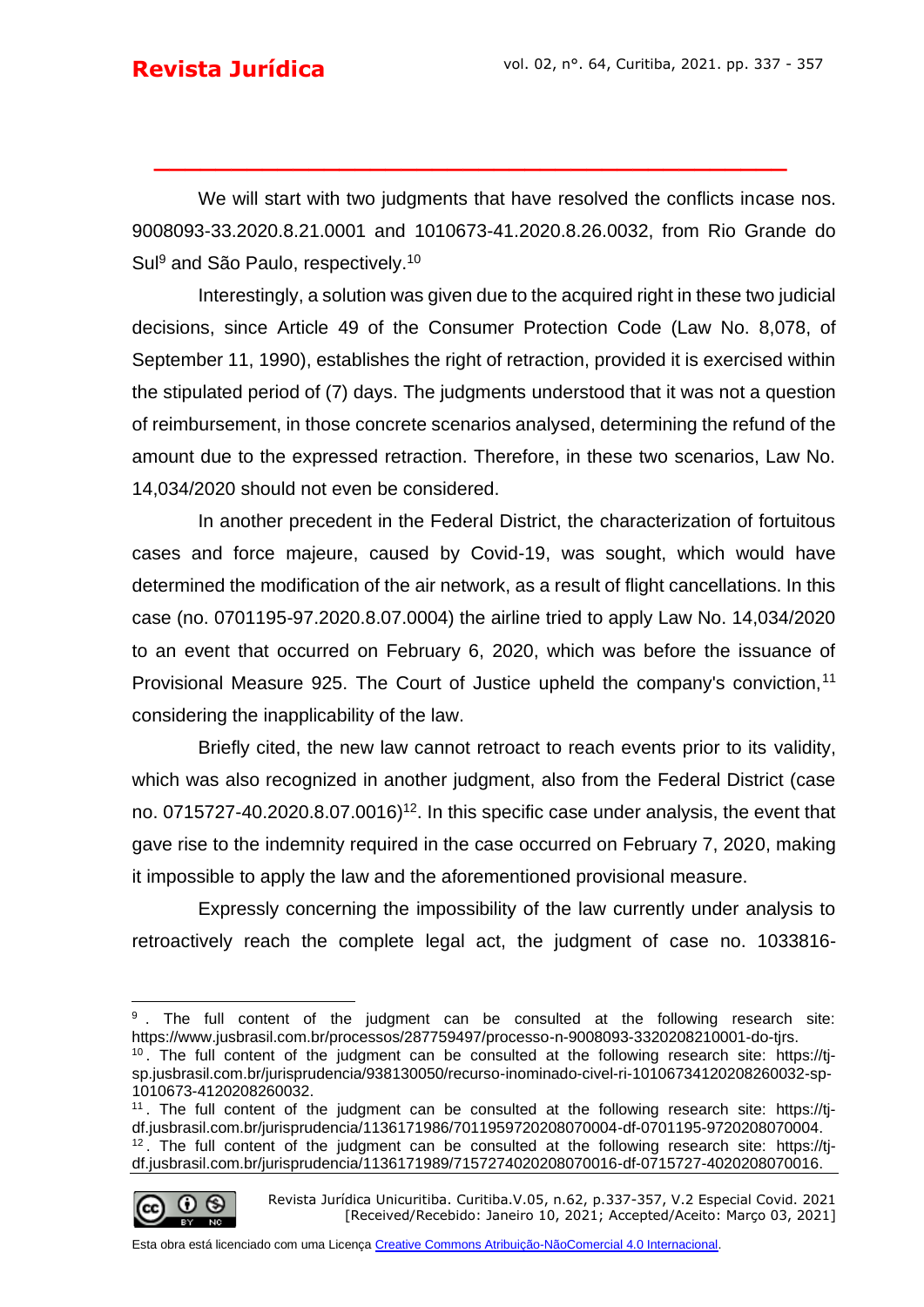[07.2020.8.26.0114,](https://www.jusbrasil.com.br/processos/336875186/processo-n-1033816-0720208260114-do-tjsp) from São Paulo, whose following excerpt is worthy of a transcript, considering that, in addition to listing numerous judgments on the law's nonretroactivity, summarizes the Federal Supreme Court's understanding on the subject:

**\_\_\_\_\_\_\_\_\_\_\_\_\_\_\_\_\_\_\_\_\_\_\_\_\_\_\_\_\_\_\_\_\_\_\_\_\_\_\_\_\_**

It should be noted that, with respect to the form of restitution, Law [14,034/](https://www.jusbrasil.com.br/legislacao/890500425/lei-14034-20)2020, the provisional measures that precede it, and [ANAC](https://www.jusbrasil.com.br/legislacao/96389/lei-de-criacao-da-agencia-nacional-de-aviacao-civil-lei-11182-05) Resolution 556/2020 do not apply to the previous complete legal acts. The new law can only be applied to contracts concluded after its issuance, without retroactive effect. In this respect, [Article 5,](https://www.jusbrasil.com.br/topicos/10641516/artigo-5-da-constitui%C3%A7%C3%A3o-federal-de-1988) paragraph [XXXVI](https://www.jusbrasil.com.br/topicos/10729579/inciso-xxxvi-do-artigo-5-da-constitui%C3%A7%C3%A3o-federal-de-1988) of the [Federal Constitution](https://www.jusbrasil.com.br/legislacao/155571402/constitui%C3%A7%C3%A3o-federal-constitui%C3%A7%C3%A3o-da-republica-federativa-do-brasil-1988) (the law will not prejudice the acquired right, the complete legal act and the res judicata), which obviously prevails over the law.

The aforementioned summary of the Federal Supreme Court's understanding describes vast jurisprudence on similar cases which underpin its decision. We highlight the following:

> COMMITMENT FOR PURCHASE AND SALE Declaratory action combined with contractual termination and request for refund of payments made - Sentence of partial validity Determination of return of amounts paid, recognizing the defendant's right of retention - Inapplicability of Law no. [13,786/](https://www.jusbrasil.com.br/legislacao/661763806/lei-13786-18)2018 (Law of Termination) Non-retroactivity of the law to a contract entered into prior to its validity Previous Return of amounts paid immediately and in one single installment, […]. (Civil Appeal no. [1082705-](https://www.jusbrasil.com.br/consulta-processual/goto/1082705-68.2019.8.26.0100) [68.2019.8.26.0100,](https://www.jusbrasil.com.br/consulta-processual/goto/1082705-68.2019.8.26.0100) from the District of São Paulo, 11th Chamber of Private Law of the São Paulo Court of Justice, judgment on June 29, 2020, rapporteur Appeals Court Judge MARCO FÁBIO MORSELLO) I transcribe the Court Decision cited: Thus, in cases such as this, the consumer, when contracting the product or service, acquires the right to the legal regime in force for the business entered into at the time of contracting. Furthermore, in this respect it is the guidance of this São Paulo Court of Justice: COMMITMENT FOR PURCHASE AND SALE OF REAL ESTATE - Termination motivated by the default of the buyers' commitments - Intention to retain 10% of the total value of the contract, pursuant to Article 32-A of Law [13,786/](https://www.jusbrasil.com.br/legislacao/661763806/lei-13786-18)18 - Inadmissibility, since the contract is prior to the validity of this regulation - The acceptance of the claim would result in a violation of the complete legal act and affront the principle of non-retroactivity provided for in Article 6 of the Introductory Law on the Norms of Brazilian Law - Maintaining the percentage of retention determined in the sentence, of 10% of the amounts paid by the defendants and also provided for in the contract - Precedents of the Court - Sentence of partial origin upheld - Appeal dismissed, increased the fees attorneys owed by the appellant to the defendant's attorney-at-law from 10% to 15% of the lawsuit costs (Article [85,](https://www.jusbrasil.com.br/topicos/28895767/artigo-85-da-lei-n-13105-de-16-de-marco-de-2015) [paragraph 11,](https://www.jusbrasil.com.br/topicos/28895717/par%C3%A1grafo-11-artigo-85-da-lei-n-13105-de-16-de-marco-de-2015) of the [NCPC\)](https://www.jusbrasil.com.br/legislacao/174788361/lei-13105-15). [...] 13

<sup>&</sup>lt;sup>13</sup>. The full content of the judgment can be consulted at the following research site: https://www.jusbrasil.com.br/diarios/documentos/1179029109/andamento-do-processo-n-1033816- 0720208260114-procedimento-do-juizado- [especial-civel-12-03-2021-do-tjsp.](https://www.jusbrasil.com.br/diarios/documentos/1179029109/andamento-do-processo-n-1033816-0720208260114-procedimento-do-juizado-especial-civel-12-03-2021-do-tjsp)



Revista Jurídica Unicuritiba. Curitiba.V.05, n.62, p.337-357, V.2 Especial Covid. 2021 [Received/Recebido: Janeiro 10, 2021; Accepted/Aceito: Março 03, 2021]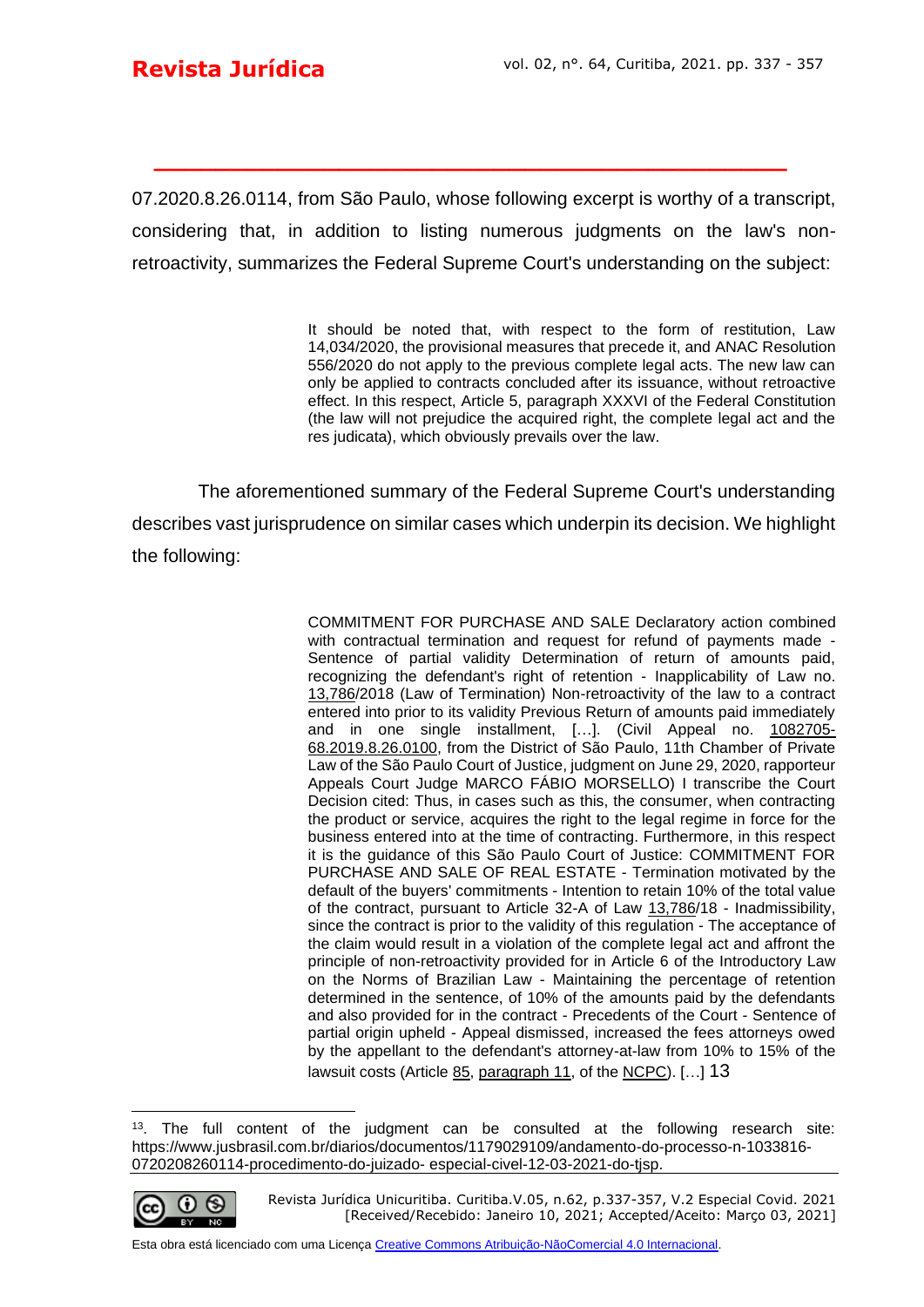The precedents are multiplied in the sense of the non-retroactivity of the new law to reach the complete legal act.

**\_\_\_\_\_\_\_\_\_\_\_\_\_\_\_\_\_\_\_\_\_\_\_\_\_\_\_\_\_\_\_\_\_\_\_\_\_\_\_\_\_**

This was also the guideline found in case nos. 1040203-80.2020.8.26.0100, [1028512-27.2020.8.26.0114](https://www.jusbrasil.com.br/consulta-processual/goto/1028512-27.2020.8.26.0114) and 1031770-36.2020.8.26.060, all from São Paulo.14

To conclude, we allude to case no. 1009298-53.2020.8.26.0016, processed by the 1st Court of the Special Civil Central Court of São Paulo, whose non-appealed sentence recognized the impossibility of the new law applying retroactively to reach the complete legal act. Analysing the records, it appears that the airline, in addition to not respecting the legal certainty clause, reissued the collection of tickets, after the return and extinction of the legal relationship it maintained with the consumer, committing two illegalities: the intended retroactivity law and the collection, without being contracted, as the reimbursement had already been made prior to the legislative instruments analysed ed in this paper<sup>15</sup>.

#### **6 CONCLUSIONS**

Covid 19 has led to numerous legal consequences, and in this paper we highlight the attempt to extend a benefit created by a law to complete legal acts.

The Federal Constitution of 1988 expressly recognized, in Article 5, paragraph XXXVI, legal certainty as one of the guarantees of the citizen. That provision refers to the acquired right, the complete legal act and the res judicata, as clauses that restrict the legislative activity that may introduce changes to the infra-constitutional legal system.

 $\frac{15}{15}$ . To consult the judicial records: [https://esaj.tjsp.jus.br/esaj/portal.do?servico=190090,](https://esaj.tjsp.jus.br/esaj/portal.do?servico=190090) select "Consulta de Processos do 1º Grau" and enter the relevant record number.



Revista Jurídica Unicuritiba. Curitiba.V.05, n.62, p.337-357, V.2 Especial Covid. 2021 [Received/Recebido: Janeiro 10, 2021; Accepted/Aceito: Março 03, 2021]

**<sup>14</sup>**. The entire contents of the judgments can be consulted, respectively, at the following research sites: [https://www.jusbrasil.com.br/diarios/documentos/1125698669/andamento-do-processo-n-1040203-](https://www.jusbrasil.com.br/diarios/documentos/1125698669/andamento-do-processo-n-1040203-8020208260100-procedimento-comum-civel-praticas-abusivas-17-11-2020-do-tjsp) [8020208260100-procedimento-comum-civel-praticas-abusivas-17-11-2020-do-tjsp;](https://www.jusbrasil.com.br/diarios/documentos/1125698669/andamento-do-processo-n-1040203-8020208260100-procedimento-comum-civel-praticas-abusivas-17-11-2020-do-tjsp)

[https://www.jusbrasil.com.br/diarios/321749076/djsp-judicial-1a-instancia-interior-parte-i-15-10-2020](https://www.jusbrasil.com.br/diarios/321749076/djsp-judicial-1a-instancia-interior-parte-i-15-10-2020-pg-1866) [pg-1866;](https://www.jusbrasil.com.br/diarios/321749076/djsp-judicial-1a-instancia-interior-parte-i-15-10-2020-pg-1866) and **[https://www.jusbrasil.com.'br/processos/343120469/processo-n-1031770-](https://www.jusbrasil.com.’br/processos/343120469/processo-n-1031770-3620208260602-do-tjsp) [3620208260602-do-tjsp.](https://www.jusbrasil.com.’br/processos/343120469/processo-n-1031770-3620208260602-do-tjsp)**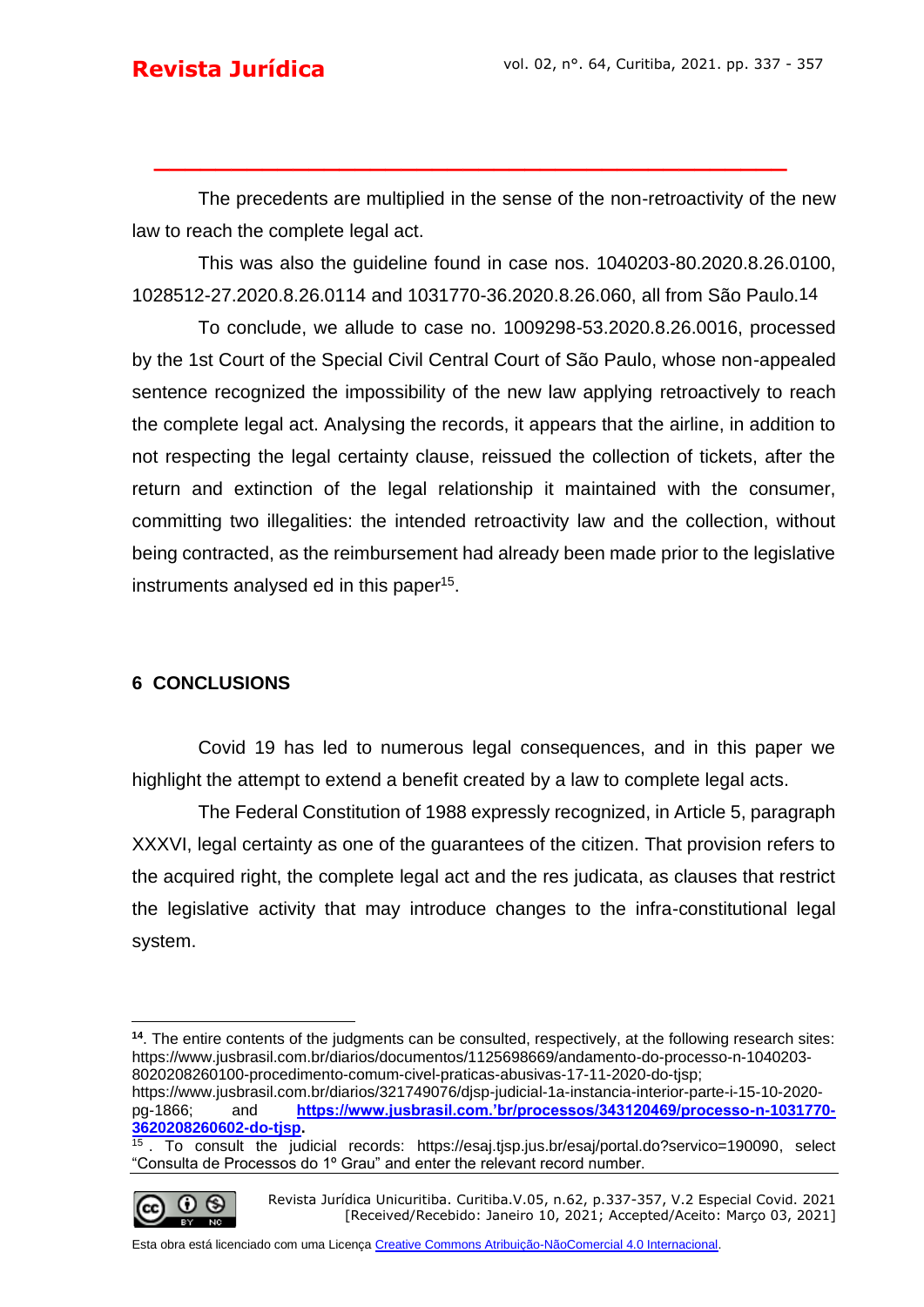The guarantee of the complete legal act was neglected due to the misinterpretation of Law No. 14,034/2020, which provides for emergency measures for Brazilian civil aviation due to the Covid-19 pandemic.

**\_\_\_\_\_\_\_\_\_\_\_\_\_\_\_\_\_\_\_\_\_\_\_\_\_\_\_\_\_\_\_\_\_\_\_\_\_\_\_\_\_**

These extensive interpretations required judicial intervention to make it absolutely clear that the legislative innovation cannot reach such acts. Considering that the purchase of airline tickets is made, almost entirely, by the digital means available, the intention of the suppliers of these services, who tried to fulfil the cancellations that had been concluded even before Provisional Measure 925, causes, in the Information Society era, unacceptable legal uncertainty for consumers.

#### **REFERENCES**

BARRETO JUNIOR, Irineu Francisco; VIGLIAR, José Marcelo Menezes. *As funções da jurisprudência na Sociedade da Informação. Rev. Fac. Direito UFMG*, Belo Horizonte, n. 73, pp. 391-417, jul./dez. 2018.

CHIOVENDA, Giuseppe. *Dell'azione nascente dal contratto preliminare. In: Saggi di diritto processuale civile***,** V. 1, Roma: Foro Italiano, 1930.

DINIZ, Maria Helena. *Lei de Introdução ao Código Civil Brasileiro interpretada.* São Paulo: Saraiva, 1994.

DINIZ, Maria Helena. *Compêndio de Introdução à Ciência do Direito*. 12. ed. São Paulo: Saraiva, 2000.

FRANÇA, Rubens Limongi. *Formas e aplicação do direito positivo*. São Paulo: Revista dos Tribunais, 1969.

FRANÇA, *Rubens Limongi. Enriquecimento sem Causa. In: Enciclopédia Saraiva de Direito*. São Paulo: Saraiva, 1987.

GOMES, Orlando. *Obrigações.* 6.ed. Rio de Janeiro: Forense, 1996.

IHERING, Rudolf von*. A luta pelo direito.* Rio de Janeiro: Editora Rio, 1983.

TELLES JUNIOR, Goffredo da Silva. *O Direito Quântico – Ensaio dobre o fundamento da ordem jurídica*. 6. ed. São Paulo: Max Limonad, 1985.